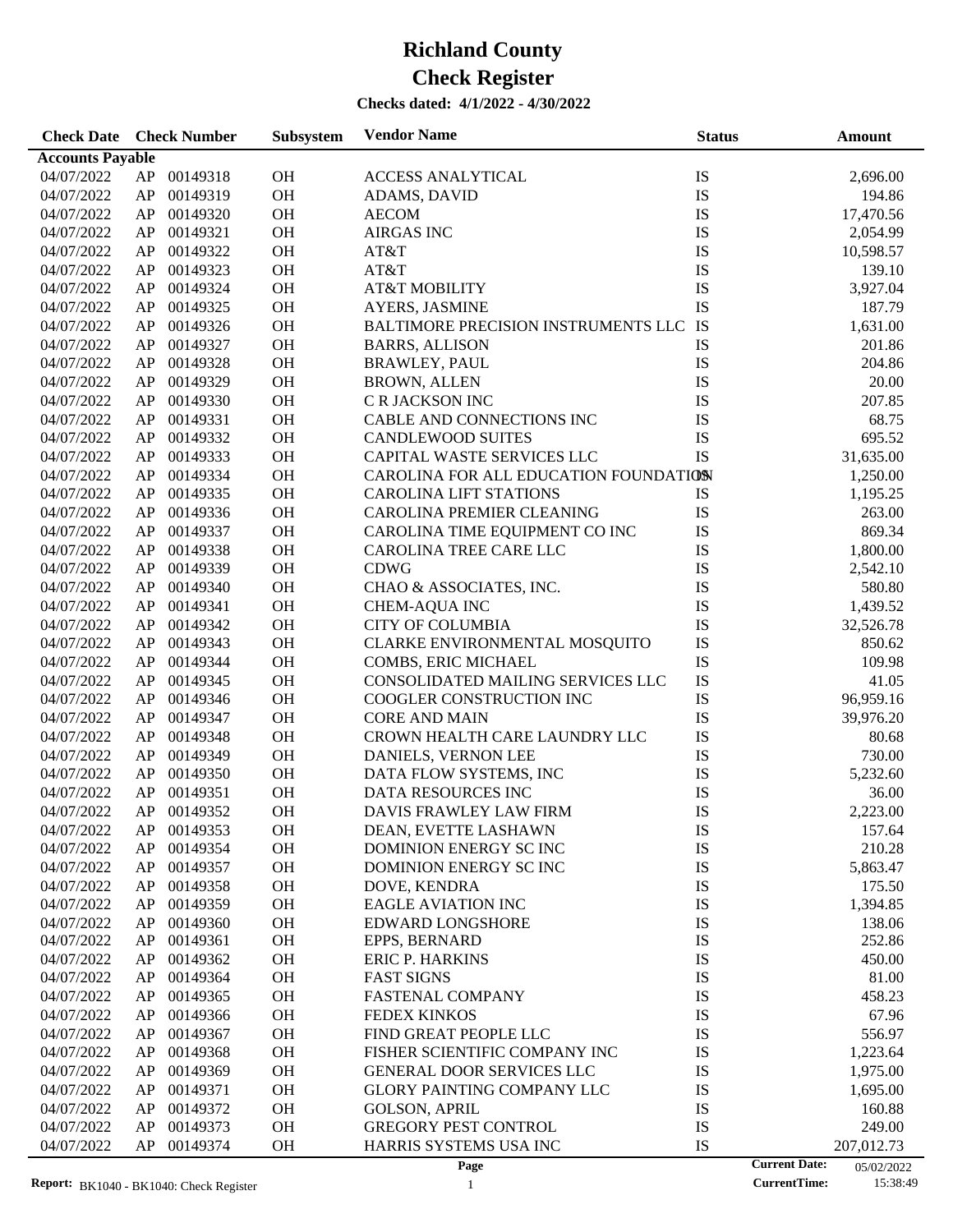| <b>Check Date</b> | <b>Check Number</b>    | <b>Subsystem</b> | <b>Vendor Name</b>                       | <b>Status</b> | Amount                             |
|-------------------|------------------------|------------------|------------------------------------------|---------------|------------------------------------|
| 04/07/2022        | 00149375<br>AP         | OH               | HAYES PIPE SUPPLY INC                    | IS            | 2,183.50                           |
| 04/07/2022        | 00149376<br>AP         | OH               | HOLT CONSULTING COMPANY LLC              | IS            | 4,800.00                           |
| 04/07/2022        | AP<br>00149377         | OH               | <b>JAMES RIVER SOLUTIONS</b>             | IS            | 42,768.26                          |
| 04/07/2022        | AP<br>00149378         | OH               | <b>JIM METHE</b>                         | <b>IS</b>     | 2,000.00                           |
| 04/07/2022        | 00149379<br>AP         | OH               | JOHNSON CONTROLS FIRE PROTECTION LP FISA |               | 3,595.12                           |
| 04/07/2022        | AP<br>00149380         | OH               | JOHNSON CONTROLS SECURITY SOLUTIONS IS   |               | 1,232.12                           |
| 04/07/2022        | AP<br>00149381         | OH               | LENDER RECORDING SERVICES                | IS            | 8,978.75                           |
| 04/07/2022        | 00149382<br>AP         | OH               | LEXISNEXIS A DIV OF REED ELSEVIER INC    | IS            | 734.18                             |
| 04/07/2022        | 00149383<br>AP         | OH               | LOWER RICHLAND SWEET POTATO PIE          | IS            | 18,451.00                          |
| 04/07/2022        | AP<br>00149384         | OH               | LOWES HOME CENTER INC                    | IS            | 191.99                             |
| 04/07/2022        | AP<br>00149385         | OH               | LOWES HOME CENTER INC                    | IS            | 338.85                             |
| 04/07/2022        | 00149386<br>AP         | OH               | M.O.S.T OUTREACH INCORPORATED            | IS            | 1,000.00                           |
| 04/07/2022        | 00149387<br>AP         | OH               | MANCINE, JESSICA                         | IS            | 42.68                              |
| 04/07/2022        | AP<br>00149388         | OH               | MARTIN MARIETTA AGGREGATES INC           | IS            | 2,273.59                           |
| 04/07/2022        | 00149389<br>AP         | OH               | MARTIN MARIETTA AGGREGATES INC           | IS            | 890.84                             |
| 04/07/2022        | 00149390<br>AP         | OH               | MIDLANDS VETERINARY PRACTICE             | IS            | 1,469.21                           |
| 04/07/2022        | AP<br>00149391         | OH               | MOBILE COMMUNICATIONS AMERICA, INC.      | IS            | 5,226.53                           |
| 04/07/2022        | AP<br>00149392         | OH               | MOTOROLA SOLUTIONS INC                   | IS            | 77,323.70                          |
| 04/07/2022        | 00149393<br>AP         | OH               | MOTOROLA SOLUTIONS INC                   | IS            | 67,103.19                          |
| 04/07/2022        | 00149394<br>AP         | OH               | MULTIPLYING GOOD INC                     | IS            | 1,000.00                           |
| 04/07/2022        | AP<br>00149395         | OH               | NATIONAL CASA ASSN                       | IS            | 21,850.00                          |
| 04/07/2022        | 00149396<br>AP         | OH               | NINE LIVES MATTRESS RECYCLING            | IS            | 1,024.00                           |
| 04/07/2022        | 00149397<br>AP         | OH               | OCCUPATIONAL HEALTH CENTERS              | IS            | 155.50                             |
| 04/07/2022        | AP<br>00149400         | OH               | OFFICE DEPOT INC                         | IS            | 5,728.02                           |
| 04/07/2022        | AP<br>00149401         | OH               | PALMETTO PROPANE FUELS ICE INC           | IS            | 7,691.88                           |
| 04/07/2022        | 00149402<br>AP         | OH               | PALMETTO PROPANE FUELS ICE INC           | IS            | 35,743.84                          |
| 04/07/2022        | 00149403<br>AP         | OH               | PEARSON, BARBARA                         | IS            | 204.86                             |
| 04/07/2022        | AP<br>00149404         | OH               | PETE DUTY AND ASSOCIATES INC             | IS            | 4,145.26                           |
| 04/07/2022        | 00149405<br>AP         | OH               | POLLOCK COMPANY                          | IS            | 107.96                             |
| 04/07/2022        | 00149406<br>AP         | OH               | POLLOCK COMPANY                          | IS            | 140.00                             |
| 04/07/2022        | 00149407<br>AP         | OH               | PROMEGA CORP                             | IS            | 388.80                             |
| 04/07/2022        | 00149408<br>AP         | OH               | <b>QIAGEN INC</b>                        | IS            | 6,777.07                           |
| 04/07/2022        | 00149409<br>AP         | OH               | <b>QIAGEN INC</b>                        | IS            | 35.60                              |
| 04/07/2022        | 00149410<br>AP         | OH               | RICHARDSON, WAYNE                        | <b>IS</b>     | 204.86                             |
| 04/07/2022        | AP<br>00149411         | OH               | RICHLAND COUNTY RECREATION COMMISSIESN   |               | 2,500.00                           |
| 04/07/2022        | AP 00149412            | <b>OH</b>        | <b>SAGE CAPITAL RECOVERY</b>             | IS            | 109.87                             |
| 04/07/2022        | ${\sf AP}$<br>00149413 | <b>OH</b>        | SC DEPARTMENT OF MOTOR VEHICLES          | IS            | 17.00                              |
| 04/07/2022        | 00149414<br>AP         | OH               | SC DEPARTMENT OF MOTOR VEHICLES          | IS            | 17.00                              |
| 04/07/2022        | AP<br>00149415         | <b>OH</b>        | <b>SCAAO</b>                             | IS            | 390.00                             |
| 04/07/2022        | 00149416<br>AP         | <b>OH</b>        | <b>SCCWCT</b>                            | IS            | 7,926.00                           |
| 04/07/2022        | 00149417<br>AP         | OH               | <b>SCDOT</b>                             | IS            | 2,000,000.00                       |
| 04/07/2022        | 00149418<br>AP         | OH               | SILLAH, TABATHA KENNER                   | IS            | 100.00                             |
| 04/07/2022        | 00149419<br>AP         | OH               | SIMPLE DISTRIBUTORS LLC                  | IS            | 215.45                             |
| 04/07/2022        | 00149420<br>AP         | OH               | SLOAN CONSTRUCTION COMPANY INC           | IS            | 2,503.87                           |
| 04/07/2022        | 00149421<br>AP         | OH               | SNELLING STAFFING SERVICES               | IS            | 2,520.00                           |
| 04/07/2022        | 00149422<br>AP         | OH               | SOUTHEASTERN PAPER GROUP                 | IS            | 628.05                             |
| 04/07/2022        | 00149423<br>AP         | OH               | SPATCO PETROLEUM SOLUTIONS               | IS            | 122.69                             |
| 04/07/2022        | 00149424<br>AP         | OH               | STATEWIDE SECURITY SYSTEMS INC           | IS            | 280.00                             |
| 04/07/2022        | 00149425<br>AP         | OH               | <b>STEIN INC</b>                         | IS            | 1,724.29                           |
| 04/07/2022        | 00149426<br>AP         | OH               | STERICYCLE INC                           | IS            | 93.82                              |
| 04/07/2022        | 00149427<br>AP         | OH               | SUNSET ANIMAL CLINIC                     | IS            | 117.62                             |
| 04/07/2022        | 00149428<br>AP         | OH               | <b>SURESCREEN LABS</b>                   | IS            | 2,650.00                           |
| 04/07/2022        | 00149429<br>AP         | OH               | <b>TASC</b>                              | IS            | 1,098.00                           |
| 04/07/2022        | 00149430<br>AP         | <b>OH</b>        | THE SOURCING GROUP LLC                   | IS            | 5,294.12                           |
|                   |                        |                  | Page                                     |               | <b>Current Date:</b><br>05/02/2022 |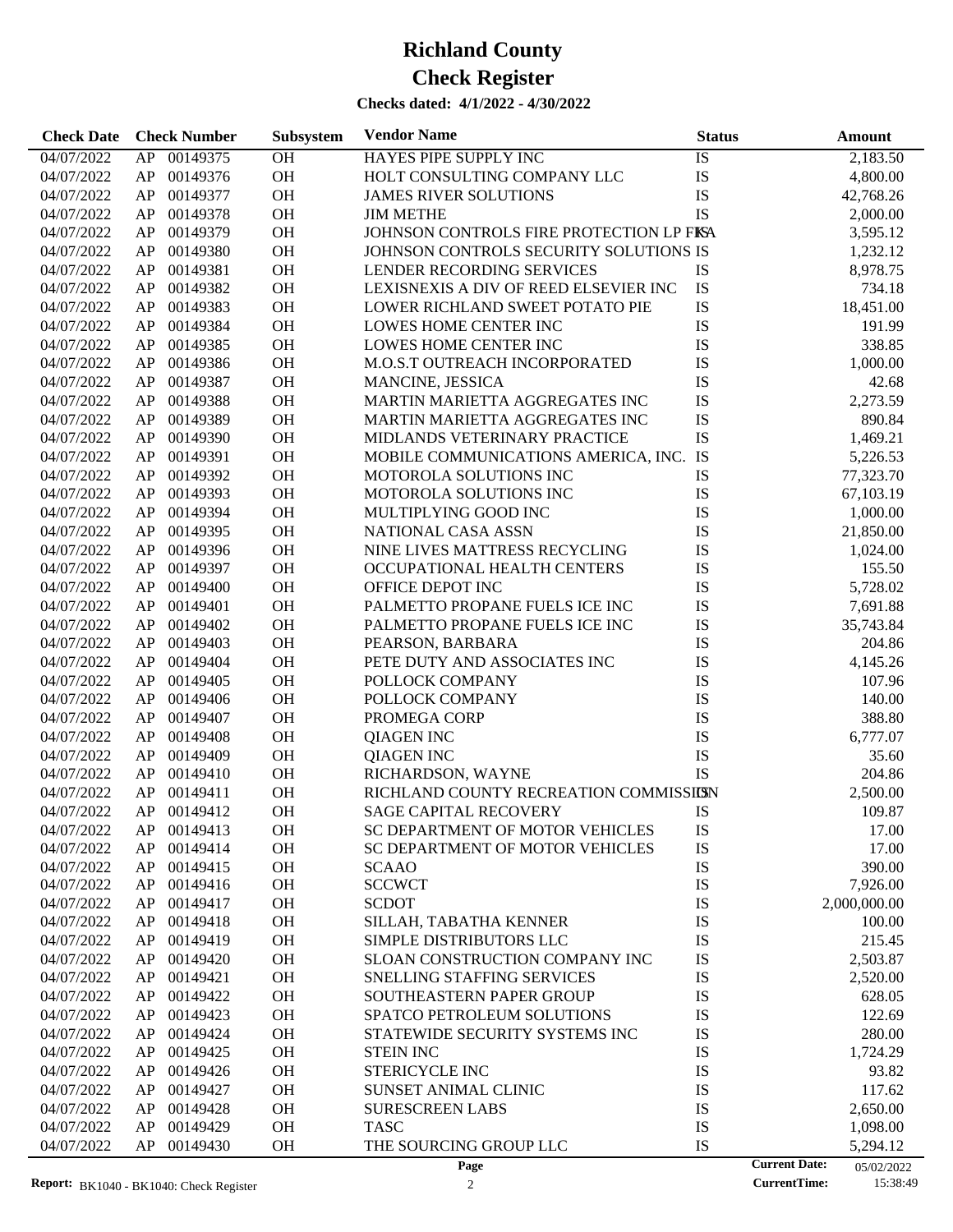| <b>Check Date</b>        | <b>Check Number</b>              | Subsystem | <b>Vendor Name</b>                                            | <b>Status</b> | <b>Amount</b>                      |
|--------------------------|----------------------------------|-----------|---------------------------------------------------------------|---------------|------------------------------------|
| 04/07/2022               | AP 00149431                      | OH        | THOMAS AND HUTTON ENGINEERING                                 | IS            | 22,557.99                          |
| 04/07/2022               | 00149432<br>AP                   | OH        | THOMAS, CHRISTOPHER SHAWN                                     | IS            | 25.49                              |
| 04/07/2022               | 00149433<br>AP                   | OH        | TIMBERS JR., BELTON L.                                        | IS            | 98.28                              |
| 04/07/2022               | 00149434<br>AP                   | OH        | TIME WARNER CABLE                                             | IS            | 2,207.30                           |
| 04/07/2022               | AP<br>00149435                   | OH        | <b>TOWN OF EASTOVER</b>                                       | IS            | 104.99                             |
| 04/07/2022               | 00149436<br>AP                   | OH        | <b>TRUE GROUP</b>                                             | IS            | 316.80                             |
| 04/07/2022               | 00149437<br>AP                   | OH        | TRUVISTA COMMUNICATIONS INC                                   | IS            | 88.43                              |
| 04/07/2022               | 00149438<br>AP                   | OH        | <b>TYLER TECHNOLOGIES</b>                                     | IS            | 2,934.00                           |
| 04/07/2022               | 00149442<br>AP                   | OH        | US PATRIOT TACTICAL                                           | IS            | 6,911.23                           |
| 04/07/2022               | 00149443<br>AP                   | OH        | <b>USA BLUE BOOK</b>                                          | IS            | 227.74                             |
| 04/07/2022               | 00149444<br>AP                   | OH        | <b>VERIZON WIRELESS</b>                                       | IS            | 13,747.57                          |
| 04/07/2022               | AP<br>00149445                   | <b>OH</b> | VULCAN MATERIALS CO INC                                       | IS            | 9,839.68                           |
| 04/07/2022               | 00149446<br>AP                   | OH        | <b>VWR SCIENTIFIC PRODUCTS</b>                                | IS            | 481.68                             |
| 04/07/2022               | 00149447<br>AP                   | OH        | WASTE MANAGEMENT CO INC/LANDFILL                              | IS            | 16,347.77                          |
| 04/07/2022               | 00149448<br>AP                   | OH        | <b>WEAVER CONSTRUCTION SERVICES</b>                           | IS            | 31,437.36                          |
| 04/07/2022               | 00149449<br>AP                   | OH        | <b>WESTON AND SAMPSON</b>                                     | IS            | 88,279.25                          |
| 04/07/2022               | 00149450<br>AP                   | OH        | SOUTH CAROLINA SHERIFFS ASSOCIATION                           | IS            | 1,800.00                           |
| 04/13/2022               | 00149451<br>AP                   | OH        | ABRAHAM, JAMES                                                | IS            | 35.00                              |
| 04/13/2022               | AP<br>00149452                   | OH        | <b>ACCESS ANALYTICAL</b>                                      | IS            | 252.00                             |
| 04/13/2022               | 00149453<br>AP                   | OH        | <b>ADMIRAL D. KIRBY</b>                                       | IS            | 550.00                             |
| 04/13/2022               | 00149454<br>AP                   | OH        | <b>AECOM</b>                                                  | IS            | 10,318.75                          |
| 04/13/2022               | AP<br>00149455                   | OH        | <b>AIRGAS INC</b>                                             | IS            | 510.01                             |
| 04/13/2022               | AP<br>00149456                   | OH        | <b>AT&amp;T MOBILITY</b>                                      | IS            | 12,713.01                          |
| 04/13/2022               | 00149457<br>AP                   | OH        | BARNETTE, ROBERT MILTON                                       | IS            | 69.62                              |
| 04/13/2022               | 00149458<br>AP                   | OH        | BILL MILLIKEN FORESTRY, LLC                                   | IS            | 275.00                             |
| 04/13/2022               | 00149459<br>AP                   | OH        | <b>BOUND TREE MEDICAL LLC</b>                                 | IS            | 401.63                             |
| 04/13/2022               | 00149460<br>AP                   | OH        | BRIDGESTONE HOSEPOWER LLC                                     | IS            | 18.38                              |
| 04/13/2022               | 00149461<br>AP                   | OH        | <b>BROWN, HEATHER</b>                                         | IS            | 85.00                              |
| 04/13/2022               | 00149462<br>AP                   | OH        | <b>BURNETT LIME COMPANY INC</b>                               | IS            | 5,340.51                           |
| 04/13/2022               | 00149463<br>AP                   | OH        | C R JACKSON INC                                               | IS            | 211.06                             |
| 04/13/2022               | 00149464<br>AP                   | OH        | CAMERON, STEPHANIE                                            | IS            | 35.34                              |
| 04/13/2022               | 00149465<br>AP                   | OH        | CAROLINA FRESH FARMS LLC                                      | IS            | 40.00                              |
| 04/13/2022               | AP<br>00149466                   | <b>OH</b> | CAROLINA LEGAL ASSOCIATES LLC                                 | IS            | 868.00                             |
| 04/13/2022               | AP<br>00149467                   | <b>OH</b> | CAROLINA PREMIER CLEANING                                     | IS            | 526.00                             |
|                          | AP<br>00149468                   | <b>OH</b> | CAROLINA TREE CARE LLC                                        |               |                                    |
| 04/13/2022               | AP 00149469                      |           |                                                               | IS            | 2,500.00                           |
| 04/13/2022               | AP 00149470                      | <b>OH</b> | <b>CITY OF COLUMBIA</b>                                       | IS            | 688.32                             |
| 04/13/2022               |                                  | OH        | CITY OF COLUMBIA WATER SVC                                    | IS            | 7,573.78                           |
| 04/13/2022               | 00149471<br>AP                   | OH        | CLEMSON UNIV COOPERATIVE EXT SERV                             | IS            | 46,663.00                          |
| 04/13/2022<br>04/13/2022 | 00149472<br>AP<br>AP<br>00149473 | OH<br>OH  | COLUMBIA INTERNATIONAL UNIVERSITY<br>COMMERCIAL PRO CLEAN LLC | IS<br>IS      | 3,000.00                           |
|                          |                                  | OH        | DANIELS, ANDERSON, & LUMPKIN P.A.                             | IS            | 1,520.00<br>2,300.00               |
| 04/13/2022               | AP<br>00149474<br>AP             |           |                                                               |               | 77.22                              |
| 04/13/2022               | 00149475                         | OH        | DANIELS, TRUMAN                                               | IS            |                                    |
| 04/13/2022               | AP<br>00149476                   | OH        | DASH, SUMMIYA                                                 | IS            | 18.08                              |
| 04/13/2022               | AP<br>00149477                   | OH        | DELAGE, THOMAS                                                | IS            | 85.00                              |
| 04/13/2022               | AP<br>00149478                   | OH        | <b>DIAMOND SANDERS</b>                                        | IS            | 170.00                             |
| 04/13/2022               | AP<br>00149481                   | OH        | DOMINION ENERGY SC INC                                        | IS            | 25,154.50                          |
| 04/13/2022               | 00149482<br>AP                   | OH        | DOMINION ENERGY SC INC                                        | IS            | 5,479.16                           |
| 04/13/2022               | AP<br>00149483                   | OH        | <b>EAGLE AVIATION INC</b>                                     | IS            | 244.76                             |
| 04/13/2022               | AP<br>00149484                   | OH        | ELECTRIC MOTOR SERVICE OF CLINTON INCIS                       |               | 1,150.00                           |
| 04/13/2022               | 00149485<br>AP                   | OH        | <b>FASTENAL COMPANY</b>                                       | IS            | 168.77                             |
| 04/13/2022               | 00149486<br>AP                   | OH        | FEDEX KINKOS                                                  | IS            | 774.18                             |
| 04/13/2022               | AP<br>00149487                   | OH        | FIRST VEHICLE SERVICES                                        | IS            | 242,952.69                         |
| 04/13/2022               | AP<br>00149488                   | OH        | <b>FLOCK AND RALLY</b>                                        | IS            | 3,500.00                           |
| 04/13/2022               | AP<br>00149489                   | OH        | FORTILINE WATERWORKS                                          | IS            | 1,534.20                           |
|                          |                                  |           | Page                                                          |               | <b>Current Date:</b><br>05/02/2022 |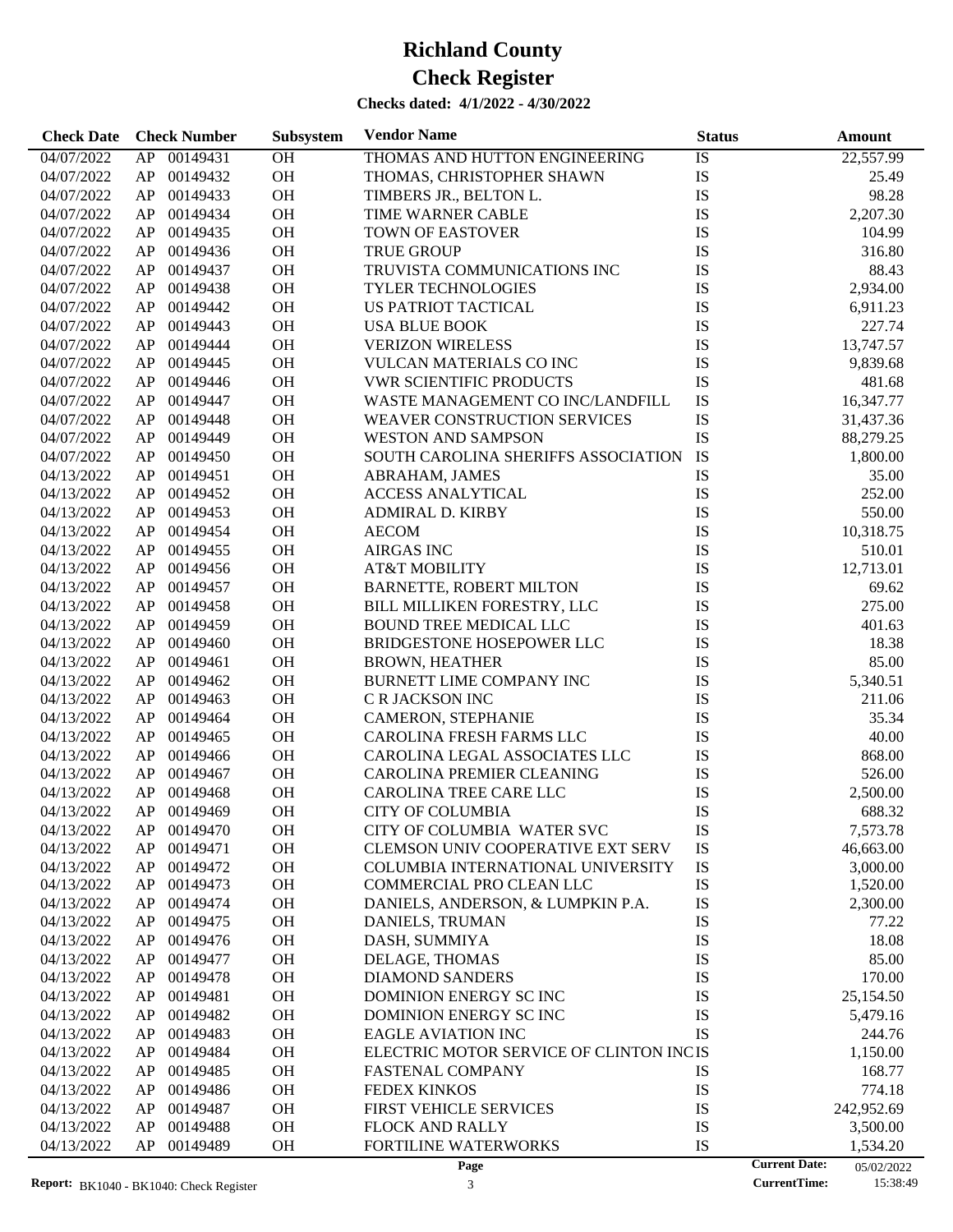| <b>Check Date</b> | <b>Check Number</b> | Subsystem | <b>Vendor Name</b>                     | <b>Status</b> | <b>Amount</b>                      |
|-------------------|---------------------|-----------|----------------------------------------|---------------|------------------------------------|
| 04/13/2022        | 00149490<br>AP      | OH        | GENERAL DOOR SERVICES LLC              | IS            | 2,325.00                           |
| 04/13/2022        | 00149491<br>AP      | <b>OH</b> | <b>GRANT, SHAVONE</b>                  | IS            | 54.52                              |
| 04/13/2022        | 00149492<br>AP      | <b>OH</b> | GREATER COLUMBIA CHAMBER OF COMMERSE   |               | 13,250.00                          |
| 04/13/2022        | 00149493<br>AP      | <b>OH</b> | <b>GREGORY PEST CONTROL</b>            | IS            | 673.50                             |
| 04/13/2022        | 00149494<br>AP      | OH        | HENRY SCHEIN INC                       | IS            | 17.92                              |
| 04/13/2022        | 00149495<br>AP      | <b>OH</b> | HOFFMAN MECHANICAL SOLUTIONS INC       | IS            | 1,050.00                           |
| 04/13/2022        | 00149496<br>AP      | <b>OH</b> | HOLT CONSULTING COMPANY LLC            | IS            | 11,399.30                          |
| 04/13/2022        | 00149497<br>AP      | <b>OH</b> | HUDGINS, CLARENCE                      | IS            | 85.00                              |
| 04/13/2022        | 00149498<br>AP      | <b>OH</b> | HUGUENIN, ANGELIA REGENIA              | IS            | 45.63                              |
| 04/13/2022        | 00149499<br>AP      | <b>OH</b> | <b>IDEXX LABORATORIES</b>              | IS            | 2,183.41                           |
| 04/13/2022        | AP<br>00149500      | <b>OH</b> | <b>JACK HOLSONBACK</b>                 | IS            | 25.00                              |
| 04/13/2022        | 00149501<br>AP      | <b>OH</b> | <b>JIM METHE</b>                       | IS            | 2,125.00                           |
| 04/13/2022        | 00149502<br>AP      | <b>OH</b> | <b>JIMMY JOHN S</b>                    | IS            | 863.80                             |
| 04/13/2022        | 00149503<br>AP      | <b>OH</b> | LAKE MURRAY HARDWARE OUTDOORS INGS     |               | 47.90                              |
| 04/13/2022        | 00149504<br>AP      | <b>OH</b> | LINFERT, DAVID M                       | <b>IS</b>     | 35.00                              |
| 04/13/2022        | 00149505<br>AP      | <b>OH</b> | <b>LIZ FARRELL</b>                     | IS            | 110.17                             |
| 04/13/2022        | 00149506<br>AP      | <b>OH</b> | <b>LIZARDS THICKET</b>                 | IS            | 244.52                             |
| 04/13/2022        | 00149507<br>AP      | <b>OH</b> | LOWES HOME CENTER INC                  | IS            | 330.34                             |
|                   | 00149508            | <b>OH</b> |                                        |               | 7.74                               |
| 04/13/2022        | AP                  |           | LOWES HOME CENTER INC                  | IS            |                                    |
| 04/13/2022        | 00149509<br>AP      | <b>OH</b> | LOWES HOME CENTER INC                  | IS            | 24.58                              |
| 04/13/2022        | 00149510<br>AP      | <b>OH</b> | MARTIN MARIETTA AGGREGATES INC         | IS            | 2,359.82                           |
| 04/13/2022        | 00149511<br>AP      | <b>OH</b> | MARTIN, YOLANDA                        | IS            | 24.31                              |
| 04/13/2022        | 00149512<br>AP      | <b>OH</b> | MBD CONSULTING ENGINEERS               | IS            | 9,818.42                           |
| 04/13/2022        | 00149513<br>AP      | <b>OH</b> | MCCULLOCH, AMY WRIGHT                  | IS            | 734.50                             |
| 04/13/2022        | 00149514<br>AP      | <b>OH</b> | MENDOZA PRENDAS, MARGIE VANESS         | IS            | 179.60                             |
| 04/13/2022        | AP<br>00149515      | <b>OH</b> | MENTAL ILLNESS RECOVERY CENTER         | IS            | 37,500.00                          |
| 04/13/2022        | 00149516<br>AP      | <b>OH</b> | MICHAEL MONTGOMERY                     | IS            | 37.50                              |
| 04/13/2022        | 00149517<br>AP      | <b>OH</b> | MOTOROLA SOLUTIONS INC                 | IS            | 82,464.78                          |
| 04/13/2022        | 00149518<br>AP      | <b>OH</b> | NATIONAL ASSOCIATION OF SOCIAL WORKERS |               | 50.00                              |
| 04/13/2022        | 00149519<br>AP      | <b>OH</b> | NATIONAL CASA ASSN                     | IS            | 1,300.00                           |
| 04/13/2022        | 00149521<br>AP      | <b>OH</b> | OFFICE DEPOT INC                       | IS            | 1,778.03                           |
| 04/13/2022        | 00149522<br>AP      | <b>OH</b> | PITNEY BOWES INC                       | IS            | 28.62                              |
| 04/13/2022        | 00149523<br>AP      | <b>OH</b> | PITNEY BOWES INC                       | IS            | 30.10                              |
| 04/13/2022        | AP<br>00149524      | <b>OH</b> | PITNEY BOWES INC                       | IS            | 29.83                              |
| 04/13/2022        | AP<br>00149525      | <b>OH</b> | PITNEY BOWES INC                       | IS            | 21.66                              |
| 04/13/2022        | AP 00149526         | OH        | PITNEY BOWES INC                       | IS            | 27.32                              |
| 04/13/2022        | AP<br>00149527      | <b>OH</b> | PITNEY BOWES INC                       | IS            | 19.29                              |
| 04/13/2022        | 00149528<br>AP      | <b>OH</b> | PITNEY BOWES INC                       | IS            | 36.72                              |
| 04/13/2022        | 00149529<br>AP      | <b>OH</b> | POLLOCK COMPANY                        | IS            | 17.37                              |
| 04/13/2022        | 00149533<br>AP      | OH        | POLLOCK COMPANY                        | IS            | 5,825.15                           |
| 04/13/2022        | 00149534<br>AP      | OH        | PRIORITY ONE SECURITY INC              | IS            | 150.00                             |
| 04/13/2022        | 00149535<br>AP      | OH        | PRODUCTIONS UNLIMITED INC              | IS            | 16,640.00                          |
| 04/13/2022        | 00149536<br>AP      | OH        | <b>RESTORATION 803</b>                 | <b>IS</b>     | 1,942.83                           |
| 04/13/2022        | 00149537<br>AP      | OH        | SAMS CLUB DIRECT COMMERCIAL CREDIT INS |               | 31.07                              |
| 04/13/2022        | 00149538<br>AP      | OH        | <b>SC ASSN OF PROBATE JUDGES</b>       | IS            | 80.00                              |
| 04/13/2022        | 00149539<br>AP      | OH        | SC DEPT OF ADMINISTRATION              | IS            | 56.00                              |
| 04/13/2022        | 00149540<br>AP      | OH        | <b>SC DEPT. OF COMMERCE</b>            | IS            | 8,000.00                           |
| 04/13/2022        | 00149541<br>AP      | OH        | <b>SCCWCT</b>                          | IS            | 270,062.04                         |
| 04/13/2022        | 00149542<br>AP      | OH        | <b>SCDOT</b>                           | IS            | 7,801.60                           |
| 04/13/2022        | 00149543<br>AP      | OH        | <b>SENATOR ISADORE E LOURIE CENTER</b> | IS            | 44,802.04                          |
| 04/13/2022        | 00149544<br>AP      | OH        | SERVE + CONNECT                        | IS            | 383.23                             |
| 04/13/2022        | 00149545<br>AP      | OH        | SLOAN CONSTRUCTION COMPANY INC         | IS            | 930.01                             |
| 04/13/2022        | 00149546<br>AP      | OH        | SNELLING STAFFING SERVICES             | IS            | 2,394.00                           |
| 04/13/2022        | AP<br>00149547      | OH        | STATEWIDE SECURITY SYSTEMS INC         | IS            | 0.00                               |
|                   |                     |           | Page                                   |               | <b>Current Date:</b><br>05/02/2022 |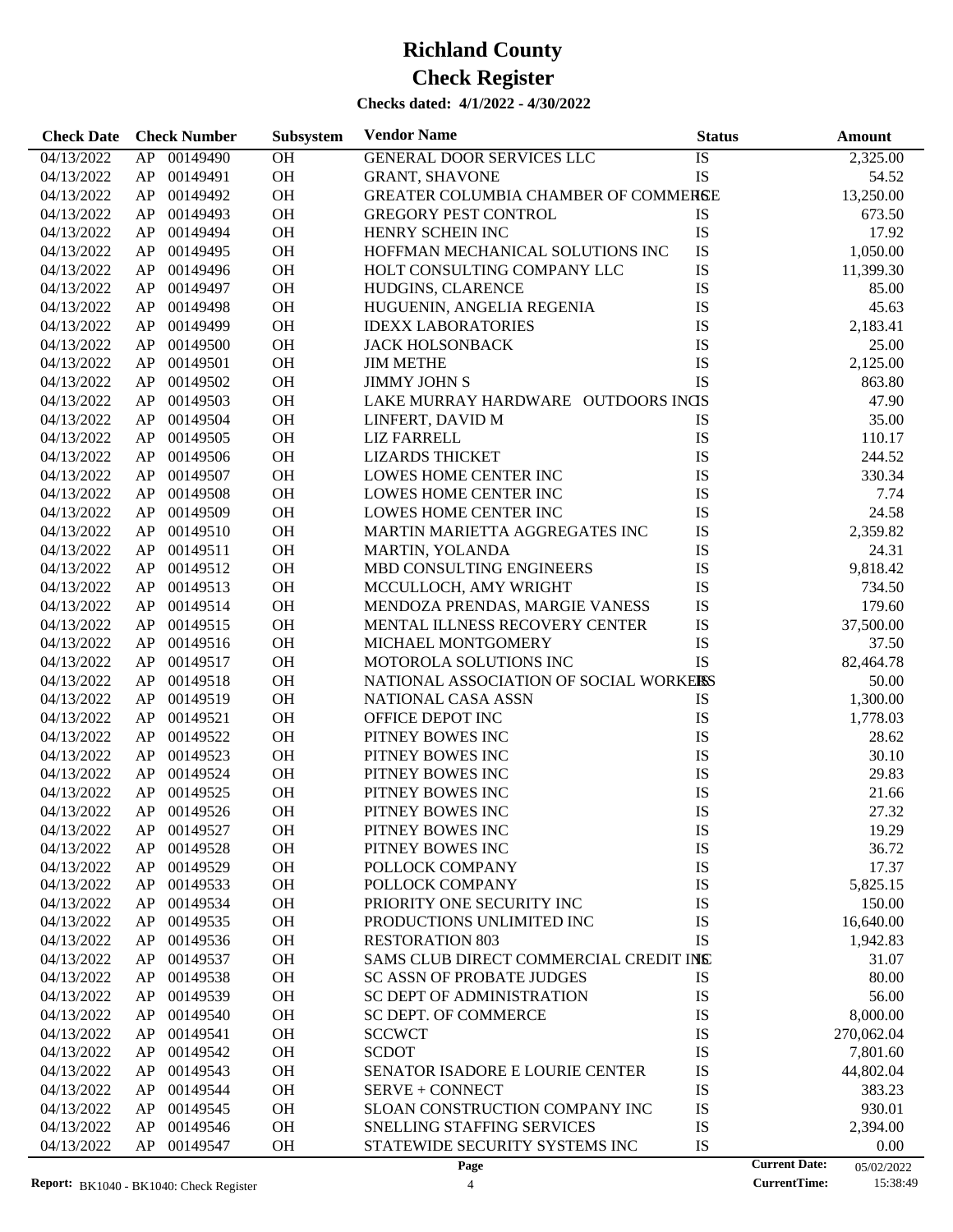| <b>Check Date</b> | <b>Check Number</b> | Subsystem | <b>Vendor Name</b>                    | <b>Status</b> | <b>Amount</b>                      |
|-------------------|---------------------|-----------|---------------------------------------|---------------|------------------------------------|
| 04/13/2022        | AP 00149548         | OH        | STERICYCLE COMMUNICATION SOLUTIONS IS |               | 1,125.06                           |
| 04/13/2022        | AP 00149549         | OH        | <b>SUTTON, SANDRA</b>                 | IS            | 42.82                              |
| 04/13/2022        | AP 00149550         | OH        | <b>TASC</b>                           | IS            | 3,946.80                           |
| 04/13/2022        | AP 00149551         | <b>OH</b> | <b>TETRA TECH INC</b>                 | IS            | 256,558.75                         |
| 04/13/2022        | AP 00149552         | <b>OH</b> | THE LANDPLAN GROUP SOUTH, INC.        | IS            | 2,012.90                           |
| 04/13/2022        | AP 00149553         | OH        | THE PHOENIX GROUP                     | IS            | 793.52                             |
| 04/13/2022        | AP 00149554         | OH        | THE SHANDON GROUP                     | IS            | 2,400.00                           |
| 04/13/2022        | AP 00149555         | <b>OH</b> | THOMAS AND HUTTON ENGINEERING         | IS            | 10,849.84                          |
| 04/13/2022        | AP 00149556         | <b>OH</b> | THOMSON REUTERS WEST                  | IS            | 470.26                             |
| 04/13/2022        | AP 00149557         | <b>OH</b> | TIME WARNER CABLE                     | IS            | 603.20                             |
| 04/13/2022        | AP 00149558         | <b>OH</b> | TOWNSHIP AUDITORIUM                   | IS            | 165,000.00                         |
| 04/13/2022        | AP 00149559         | <b>OH</b> | <b>TRACIE FLUDD</b>                   | IS            | 369.72                             |
| 04/13/2022        | AP 00149560         | <b>OH</b> | TRI COUNTY ELEC COOP INC              | IS            | 1.00                               |
| 04/13/2022        | AP 00149561         | OH        | TYLER TECHNOLOGIES                    | IS            | 326.00                             |
| 04/13/2022        | AP 00149562         | <b>OH</b> | UNIVERSITY OF SOUTH CAROLINA          | IS            | 8,800.00                           |
| 04/13/2022        | AP 00149563         | <b>OH</b> | <b>US PATRIOT TACTICAL</b>            | IS            | 372.80                             |
| 04/13/2022        | AP 00149564         | OH        | <b>USA BLUE BOOK</b>                  | IS            | 114.53                             |
| 04/13/2022        | AP 00149565         | <b>OH</b> | <b>VERIZON WIRELESS</b>               | IS            | 5,978.99                           |
| 04/13/2022        | AP 00149566         | <b>OH</b> | <b>VULCAN MATERIALS CO INC</b>        | IS            | 6,725.34                           |
| 04/13/2022        | AP 00149567         | <b>OH</b> | WASTE MANAGEMENT CO INC/LANDFILL      | IS            | 641,663.34                         |
| 04/13/2022        | AP 00149568         | <b>OH</b> | <b>CURRENT OWNER</b>                  | IS            | 530.37                             |
| 04/13/2022        | AP 00149569         | <b>OH</b> | <b>WOOLPERT LLP</b>                   | IS            | 14,520.77                          |
| 04/13/2022        | AP 00149570         | <b>OH</b> | WRIGHT-JOHNSTON INC                   | IS            | 285.45                             |
| 04/13/2022        | AP 00149571         | <b>OH</b> | GERARDO ALFREDO MELENDEZ              | IS            | 500.00                             |
| 04/14/2022        | AP 00149572         | <b>OH</b> | ADMINISTRACION PARA EL SUSTENTO DE    | IS            | 253.85                             |
| 04/14/2022        | AP 00149573         | <b>OH</b> | ANNEMARIE B. MATTHEWS                 | IS            | 2,273.50                           |
| 04/14/2022        | AP 00149574         | <b>OH</b> | BLIBAUM AND ASSOCIATES P.A.           | IS            | 192.39                             |
| 04/14/2022        | AP 00149575         | <b>OH</b> | <b>CAIC</b>                           | IS            | 23,395.24                          |
| 04/14/2022        | 00149580<br>AP      | <b>OH</b> | CIGNA HEALTH AND LIFE INSURANCE       | IS            | 2,035,019.13                       |
| 04/14/2022        | AP 00149581         | <b>OH</b> | <b>COLONIAL LIFE INSURANCE</b>        | IS            | 1,882.20                           |
| 04/14/2022        | 00149582<br>AP      | <b>OH</b> | DEBT MANAGEMENT SERVICES              | IS            | 182.93                             |
| 04/14/2022        | 00149583<br>AP      | <b>OH</b> | <b>INTERNAL REVENUE SERVICE</b>       | IS            | 250.00                             |
| 04/14/2022        | 00149584<br>AP      | <b>OH</b> | <b>INTERNAL REVENUE SERVICE</b>       | IS            | 217.00                             |
| 04/14/2022        | 00149585<br>AP      | <b>OH</b> | <b>IRS</b>                            | IS            | 250.00                             |
| 04/14/2022        | 00149586<br>AP      | OH        | NC CHILD SUPPORT                      | IS            | 287.53                             |
| 04/14/2022        | AP 00149587         | <b>OH</b> | OHIO CHILD SUPPORT PAYMENT CENTRAL    | IS            | 67.57                              |
| 04/14/2022        | AP 00149588         | OH        | PAMELA SIMMONS-BEASLEY                | IS            | 1,381.25                           |
| 04/14/2022        | 00149589<br>AP      | OH        | POLLOCK COMPANY                       | IS            | 109.53                             |
| 04/14/2022        | AP<br>00149590      | OH        | PRESIDIO TECHNOLOGY CAPITAL           | IS            | 22,137.58                          |
| 04/14/2022        | 00149591<br>AP      | <b>OH</b> | <b>RC SHERIFF DEPT</b>                | IS            | 150.00                             |
| 04/14/2022        | 00149592<br>AP      | OH        | SC DEPARTMENT OF EMPLOYMENT &         | IS            | 236.05                             |
| 04/14/2022        | 00149593<br>AP      | OH        | <b>SC DEPARTMENT OF REVENUE</b>       | IS            | 1,671.32                           |
| 04/14/2022        | AP<br>00149594      | OH        | <b>SC RETIREMENT SYSTEM</b>           | IS            | 939.17                             |
| 04/14/2022        | AP<br>00149595      | OH        | SC STATE DISBURSEMENT UNIT            | IS            | 7,207.74                           |
| 04/14/2022        | 00149596<br>AP      | OH        | SIGNATURE TRANSPORTATION LLC          | IS            | 773.10                             |
| 04/14/2022        | 00149597<br>AP      | OH        | <b>TENNESSEE CHILD SUPPORT</b>        | IS            | 90.92                              |
| 04/14/2022        | 00149598<br>AP      | OH        | TIME WARNER CABLE                     | IS            | 3,267.83                           |
| 04/14/2022        | AP<br>00149599      | OH        | <b>TREASURER OF VIRGINIA</b>          | IS            | 139.82                             |
| 04/14/2022        | AP<br>00149600      | OH        | WAGE GARNISHMENT PROCESSING UNIT      | IS            | 72.22                              |
| 04/14/2022        | AP<br>00149601      | OH        | WILSON, EILEENA LA SHELLA             | IS            | 210.60                             |
| 04/18/2022        | AP<br>00149602      | OH        | APM REALTY GROUP LLC                  | IS            | 8,243.00                           |
| 04/18/2022        | AP<br>00149603      | OH        | ARBORS AT WINDSOR LAKE                | IS            | 9,169.13                           |
| 04/18/2022        | AP<br>00149604      | OH        | AT&T                                  | IS            | 687.17                             |
| 04/18/2022        | AP<br>00149605      | <b>OH</b> | <b>BLUE GRANITE WATER COMPANY</b>     | IS            | 8,244.61                           |
|                   |                     |           | Page                                  |               | <b>Current Date:</b><br>05/02/2022 |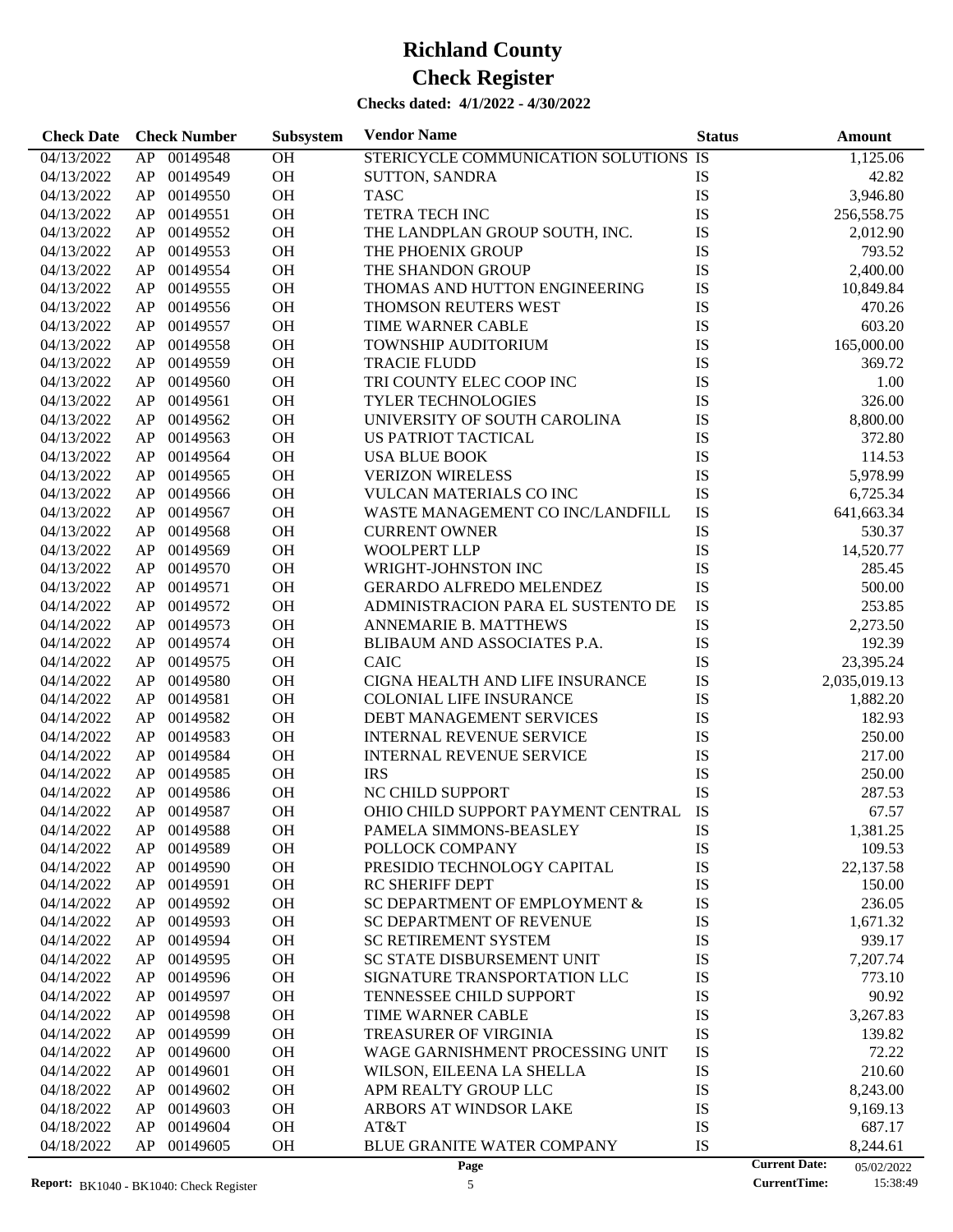| <b>Check Date</b>        | <b>Check Number</b>              | Subsystem       | <b>Vendor Name</b>                                           | <b>Status</b> | Amount                             |
|--------------------------|----------------------------------|-----------------|--------------------------------------------------------------|---------------|------------------------------------|
| 04/18/2022               | AP<br>00149606                   | OH              | CARRIAGE HOUSE OF COLUMBIA A LIMITED IS                      |               | 1,885.00                           |
| 04/18/2022               | AP<br>00149607                   | OH              | <b>CHERYL BROWN</b>                                          | IS            | 13,100.00                          |
| 04/18/2022               | AP<br>00149608                   | OH              | <b>CITY OF COLUMBIA</b>                                      | IS            | 1,696.24                           |
| 04/18/2022               | AP<br>00149609                   | OH              | <b>CLEMENT AGBATUTU</b>                                      | IS            | 3,724.00                           |
| 04/18/2022               | AP<br>00149610                   | OH              | <b>CLIF ANDERSON</b>                                         | IS            | 8,850.00                           |
| 04/18/2022               | 00149611<br>AP                   | OH              | COMPANION AT THE PALMS LLC                                   | IS            | 2,876.25                           |
| 04/18/2022               | AP<br>00149612                   | OH              | CONREX RESIDENTIAL PROPERTY GROUP 201S-                      |               | 3,780.00                           |
| 04/18/2022               | AP<br>00149613                   | OH              | DAVID G. KRAUSZ                                              | IS            | 3,545.00                           |
| 04/18/2022               | AP<br>00149614                   | OH              | <b>DESTINEE SABB</b>                                         | IS            | 2,100.00                           |
|                          | AP<br>00149616                   | OH              |                                                              |               |                                    |
| 04/18/2022               |                                  |                 | DOMINION ENERGY SOUTH CAROLINA                               | IS            | 11,275.07                          |
| 04/18/2022               | 00149617<br>AP                   | OH              | DOUGLAS MADISON STATION II, LLC                              | IS            | 5,018.00                           |
| 04/18/2022               | AP<br>00149618                   | OH              | DRAKE ARCH COLUMBIA 1 LLC                                    | IS            | 11,376.78                          |
| 04/18/2022               | AP<br>00149619                   | OH              | FURMAN FULMER COMPANY                                        | IS            | 8,050.00                           |
| 04/18/2022               | AP<br>00149620                   | OH              | GROVE AT ST ANDREWS APARTMENTS BL LIIS                       |               | 15,839.67                          |
| 04/18/2022               | 00149621<br>AP                   | OH              | HOUSING AUTHORITY CITY OF COLUMBIA                           | IS            | 12,159.23                          |
| 04/18/2022               | AP<br>00149622                   | OH              | <b>IRMO PROPERTY SOLUTIONS</b>                               | IS            | 6,170.00                           |
| 04/18/2022               | AP<br>00149623                   | OH              | KILLIAN TERRACE SC LLC                                       | IS            | 6,628.95                           |
| 04/18/2022               | AP<br>00149624                   | OH              | KRC WEST WINDS LLC                                           | IS            | 11,630.00                          |
| 04/18/2022               | AP<br>00149625                   | OH              | LANDMARK AT PINE COURT LLC                                   | IS            | 6,915.29                           |
| 04/18/2022               | AP<br>00149626                   | OH              | LANDMARK RESOURCES LLC                                       | IS            | 2,858.68                           |
| 04/18/2022               | AP<br>00149627                   | OH              | LIVE OAK PLACE                                               | IS            | 10,970.00                          |
| 04/18/2022               | AP<br>00149628                   | OH              | LMS HARBISON, LLC                                            | IS            | 11,335.00                          |
| 04/18/2022               | AP<br>00149629                   | OH              | MELISSA CUMMINGS                                             | IS            | 2,607.00                           |
| 04/18/2022               | AP<br>00149630                   | OH              | MEREDITH SQUARE LLC                                          | IS            | 13,010.00                          |
| 04/18/2022               | AP<br>00149631                   | OH              | MID-AMERICA APARTMENTS LP                                    | ${\rm IS}$    | 12,416.36                          |
| 04/18/2022               | AP<br>00149632                   | OH              | MID-CAROLINA ELECTRIC COOPERATIVE                            | IS            | 814.00                             |
| 04/18/2022               | AP<br>00149633                   | OH              | <b>OUTLAND'S CORPORATION</b>                                 | IS            | 8,350.00                           |
| 04/18/2022               | AP<br>00149634                   | OH              | RICHLAND COUNTY UTILITIES                                    | IS            | 886.36                             |
| 04/18/2022               | AP<br>00149635                   | OH              | SHERONDA LYNN FIGGURES                                       | IS            | 11,000.00                          |
| 04/18/2022               | AP<br>00149636                   | OH              | <b>SPECTRUM</b>                                              | IS            | 1,285.20                           |
| 04/18/2022               | AP<br>00149637                   | OH              | STEPHEN PRICE WILCOX                                         | IS            | 6,650.00                           |
| 04/18/2022               | AP<br>00149638                   | OH              | <b>SUZANNE MICHELLE SKINNER</b>                              | IS            | 9,450.00                           |
| 04/18/2022               | 00149639<br>AP                   | OH              | <b>SYNERGY UTILITIES LP</b>                                  | IS            | 88.03                              |
| 04/18/2022               | AP<br>00149640                   | OH              | TAH PROPERTY HOLDINGS LLC                                    | IS            | 3,498.00                           |
| 04/18/2022               | AP<br>00149641                   | OH              | THE HORTON COMPANY INC                                       | IS            | 4,933.00                           |
| 04/18/2022               | AP<br>00149642                   | <b>OH</b>       | THE POINTE AT BLYTHEWOOD, LP                                 | IS            | 9,169.52                           |
| 04/18/2022               | AP<br>00149643                   | OH              | WATERFORD APARTMENT COMPLEX                                  | IS            |                                    |
|                          | 00149644                         |                 | WATERS AT WILLOW LAKE LP                                     |               | 6,752.94                           |
| 04/18/2022               | AP                               | OH              |                                                              | IS            | 3,121.38                           |
| 04/18/2022<br>04/20/2022 | 00149645<br>AP<br>AP<br>00149646 | OH<br><b>OH</b> | WELLINGTON RESIDENTIAL VILLAS<br>ADVANCE ONE DEVELOPMENT LLC | IS<br>IS      | 5,638.00<br>642,337.75             |
| 04/20/2022               | AP<br>00149647                   | OH              | <b>AIRGAS INC</b>                                            | IS            | 1,407.03                           |
|                          |                                  |                 |                                                              |               |                                    |
| 04/20/2022               | AP<br>00149648                   | <b>OH</b>       | AT&T                                                         | IS            | 2,081.17                           |
| 04/20/2022               | AP<br>00149649                   | <b>OH</b>       | AT&T                                                         | IS            | 139.10                             |
| 04/20/2022               | AP<br>00149650                   | <b>OH</b>       | <b>AUNTIE KAREN FOUNDATION</b>                               | IS            | 20,000.00                          |
| 04/20/2022               | AP<br>00149651                   | <b>OH</b>       | <b>BARNETTE, ROBERT MILTON</b>                               | IS            | 70.20                              |
| 04/20/2022               | AP<br>00149652                   | <b>OH</b>       | BLYTHEWOOD OIL COMPANY                                       | IS            | 1,762.78                           |
| 04/20/2022               | AP<br>00149653                   | <b>OH</b>       | <b>BOLAND, ANGELA MICHELLE</b>                               | IS            | 77.63                              |
| 04/20/2022               | AP<br>00149654                   | <b>OH</b>       | BOWMAN, MELISSA STEVENSON                                    | IS            | 40.00                              |
| 04/20/2022               | AP<br>00149655                   | <b>OH</b>       | <b>BRABHAM FENCE COMPANY</b>                                 | IS            | 14,832.00                          |
| 04/20/2022               | AP<br>00149656                   | <b>OH</b>       | BROWN, DENEISHIA KIARRA                                      | IS            | 7.08                               |
| 04/20/2022               | AP<br>00149657                   | <b>OH</b>       | CABLE AND CONNECTIONS INC                                    | IS            | 10.70                              |
| 04/20/2022               | AP<br>00149658                   | <b>OH</b>       | CAPITAL DATA SERVICE INC                                     | IS            | 350.90                             |
| 04/20/2022               | AP<br>00149659                   | <b>OH</b>       | CAPITAL WASTE SERVICES LLC                                   | IS            | 719,919.00                         |
| 04/20/2022               | AP<br>00149660                   | <b>OH</b>       | CAROLINA FRESH FARMS LLC                                     | IS            | 370.44                             |
|                          |                                  |                 | Page                                                         |               | <b>Current Date:</b><br>05/02/2022 |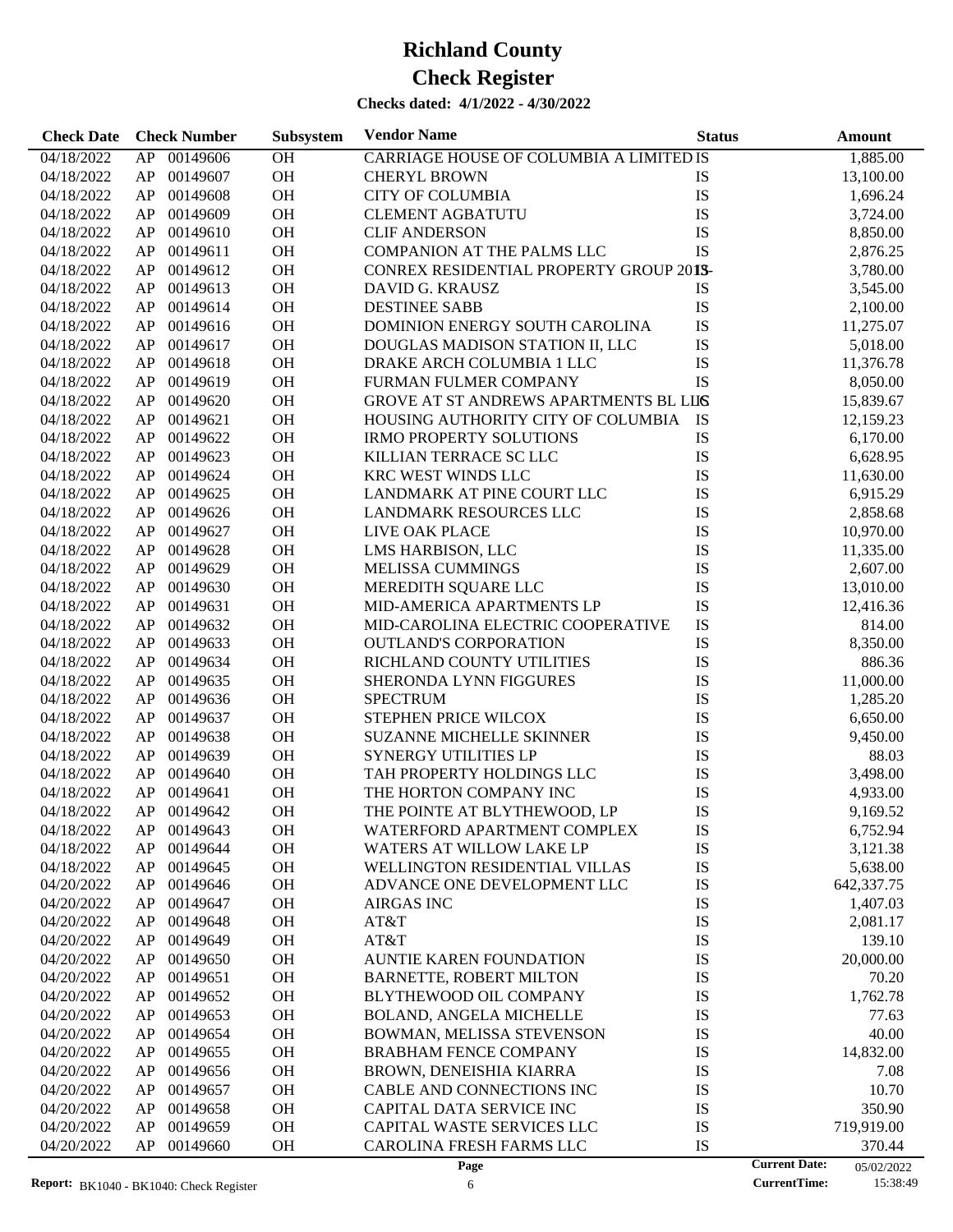| <b>Check Date</b>        | <b>Check Number</b>        | Subsystem | <b>Vendor Name</b>                                | <b>Status</b>        | Amount                 |
|--------------------------|----------------------------|-----------|---------------------------------------------------|----------------------|------------------------|
| 04/20/2022               | 00149661<br>AP             | <b>OH</b> | <b>CDWG</b>                                       | IS                   | 1,030.34               |
| 04/20/2022               | 00149662<br>AP             | OH        | CERILLIANT CORPORATION                            | IS                   | 992.43                 |
| 04/20/2022               | 00149663<br>AP             | <b>OH</b> | CHAO & ASSOCIATES, INC.                           | IS                   | 36,442.42              |
| 04/20/2022               | 00149664<br>AP             | <b>OH</b> | <b>CITY OF COLUMBIA</b>                           | IS                   | 42,977.36              |
| 04/20/2022               | 00149669<br>AP             | OH        | CITY OF COLUMBIA WATER SVC                        | IS                   | 230,753.75             |
| 04/20/2022               | 00149670<br>AP             | OH        | COHEN, SHAWN MICHELLE                             | IS                   | 214.86                 |
| 04/20/2022               | 00149671<br>AP             | <b>OH</b> | <b>COMMITTEE FOR THE RESTORATION OF</b>           | IS                   | 6,870.00               |
| 04/20/2022               | 00149672<br>AP             | <b>OH</b> | CONSOLIDATED MAILING SERVICES LLC                 | IS                   | 56.43                  |
| 04/20/2022               | 00149673<br>AP             | OH        | CROWN HEALTH CARE LAUNDRY LLC                     | IS                   | 145.22                 |
| 04/20/2022               | 00149674<br>AP             | OH        | DAVIS, WILLIAM                                    | IS                   | 699.64                 |
| 04/20/2022               | 00149675<br>AP             | <b>OH</b> | DELL MARKETING LP                                 | IS                   | 5,505.06               |
| 04/20/2022               | 00149676<br>AP             | <b>OH</b> | DELL MARKETING LP                                 | IS                   | 615.60                 |
| 04/20/2022               | 00149677<br>AP             | OH        | DERRICK, LATONYA BROWN                            | IS                   | 1,732.25               |
| 04/20/2022               | 00149678<br>AP             | OH        | DOMINION ENERGY SC INC                            | IS                   | 36.02                  |
| 04/20/2022               | 00149686<br>AP             | <b>OH</b> | DOMINION ENERGY SCINC                             | IS                   | 164,447.30             |
| 04/20/2022               | 00149687<br>AP             | <b>OH</b> | <b>EAGLE AVIATION INC</b>                         | IS                   | 1,497.07               |
| 04/20/2022               | 00149688<br>AP             | OH        | EAST RICHLAND COUNTY PUBLIC SERVICE               | IS                   | 2,958.97               |
| 04/20/2022               | 00149689<br>AP             | OH        | EDMOND, TOMOTHY CLINTON                           | IS                   | 17.90                  |
| 04/20/2022               | 00149690<br>AP             | <b>OH</b> | EDMONDS, GLORIA                                   | IS                   | 63.77                  |
| 04/20/2022               | 00149691<br>AP             | <b>OH</b> | EQUIFAX INFORMATION SVCS LLC                      | IS                   | 542.31                 |
| 04/20/2022               | 00149692<br>AP             | OH        | FANCY THAT BISTRO AND CATERING LLC                | IS                   | 968.00                 |
| 04/20/2022               | 00149693<br>AP             | <b>OH</b> | <b>FASTENAL COMPANY</b>                           | IS                   | 739.38                 |
| 04/20/2022               | 00149694<br>AP             | <b>OH</b> | FEDERAL EXPRESS CORP                              | IS                   | 780.35                 |
| 04/20/2022               | 00149695<br>AP             | <b>OH</b> | FIND GREAT PEOPLE LLC                             | IS                   | 1,378.92               |
| 04/20/2022               | 00149696<br>AP             | OH        | <b>FIRST VEHICLE SERVICES</b>                     | IS                   | 740.98                 |
| 04/20/2022               | 00149697<br>AP             | OH        | FREEMAN, CRAIG                                    | IS                   | 217.86                 |
| 04/20/2022               | 00149698<br>AP             | <b>OH</b> | FUELMAN/FLEETCOR TECHNOLOGIES                     | IS                   | 48,206.01              |
| 04/20/2022               | 00149699<br>AP             | <b>OH</b> | GENERAL DOOR SERVICES LLC                         | IS                   | 1,225.00               |
| 04/20/2022               | 00149700<br>AP             | OH        | <b>GLORY USA INC</b>                              | IS                   | 283.97                 |
| 04/20/2022               | 00149701<br>AP             | <b>OH</b> | <b>GRANT THORNTON LLP</b>                         | IS                   | 602.50                 |
| 04/20/2022               | 00149702<br>AP             | <b>OH</b> | <b>GRANT, SHAVONE</b>                             | IS                   | 14.27                  |
| 04/20/2022               | 00149703<br>AP             | <b>OH</b> | <b>GREGORY PEST CONTROL</b>                       | IS                   | 2,771.00               |
| 04/20/2022               | 00149704<br>AP             | <b>OH</b> | HAMMOND, TIERRA SHANAE                            | IS                   | 105.00                 |
| 04/20/2022               | 00149705<br>AP             | <b>OH</b> | HARRIS SYSTEMS USA INC                            | IS                   | 2,315.08               |
| 04/20/2022               | 00149706<br>AP             | <b>OH</b> | HAWKINS DELAFIELD AND WOOD                        | IS                   | 2,850.00               |
|                          |                            | OH        | <b>HERALD OFFICE SOLUTIONS</b>                    | IS                   |                        |
| 04/20/2022               | AP<br>00149707             |           |                                                   |                      | 640.44                 |
| 04/20/2022               | AP<br>00149708             | <b>OH</b> | HIGHTOWER, DIEDRA                                 | IS                   | 105.42                 |
| 04/20/2022               | 00149709<br>AP<br>00149710 | OH        | HOBART SALES AND SERVICE INC                      | IS                   | 5,044.46               |
| 04/20/2022<br>04/20/2022 | AP<br>AP<br>00149711       | OH<br>OH  | HONEYWELL INC<br>HYATT CORPORATION AS AGENT OF HT | IS<br>IS             | 30,245.58<br>26,501.54 |
| 04/20/2022               | 00149712<br>AP             | OH        | JET VAC SEWER EQUIPMENT                           | IS                   | 147.43                 |
| 04/20/2022               | 00149713<br>AP             | OH        | JOHNSON CONTROLS FIRE PROTECTION LP FISA          |                      |                        |
| 04/20/2022               | 00149714<br>AP             | OH        | JOHNSON CONTROLS SECURITY SOLUTIONS IS            |                      | 42,411.63<br>660.21    |
| 04/20/2022               | AP<br>00149715             | OH        |                                                   |                      | 10,725.00              |
|                          |                            |           | KEEP THE MIDLANDS BEAUTIFUL                       | IS                   |                        |
| 04/20/2022               | 00149716<br>AP             | OH        | LIFE TECHNOLOGIES CORPORATION                     | IS                   | 4,374.22               |
| 04/20/2022               | 00149717<br>AP             | OH        | LONNIE ROBERTS AUTO SERVICE INC                   | IS                   | 65.00                  |
| 04/20/2022               | 00149718<br>AP             | OH        | LOWES HOME CENTER INC                             | IS                   | 216.87                 |
| 04/20/2022               | AP<br>00149719             | OH        | LOWES HOME CENTER INC                             | IS                   | 304.35                 |
| 04/20/2022               | 00149720<br>AP             | OH        | MACKAY COMMUNICATIONS INC                         | IS                   | 133.62                 |
| 04/20/2022               | 00149721<br>AP             | OH        | MARTIN MARIETTA AGGREGATES INC                    | IS                   | 6,496.87               |
| 04/20/2022               | 00149722<br>AP             | OH        | MCBRIDE, JEANETTE WRIGHT                          | IS                   | 276.03                 |
| 04/20/2022               | AP<br>00149723             | OH        | MCCOLLISTER, SHARON H                             | IS                   | 256.03                 |
| 04/20/2022               | AP<br>00149724             | OH        | MEDLINE INDUSTRIES INC                            | IS                   | 5,371.06               |
| 04/20/2022               | AP<br>00149725             | OH        | METTLER-TOLEDO, LLC                               | IS                   | 875.73                 |
|                          |                            |           | Page                                              | <b>Current Date:</b> | 05/02/2022             |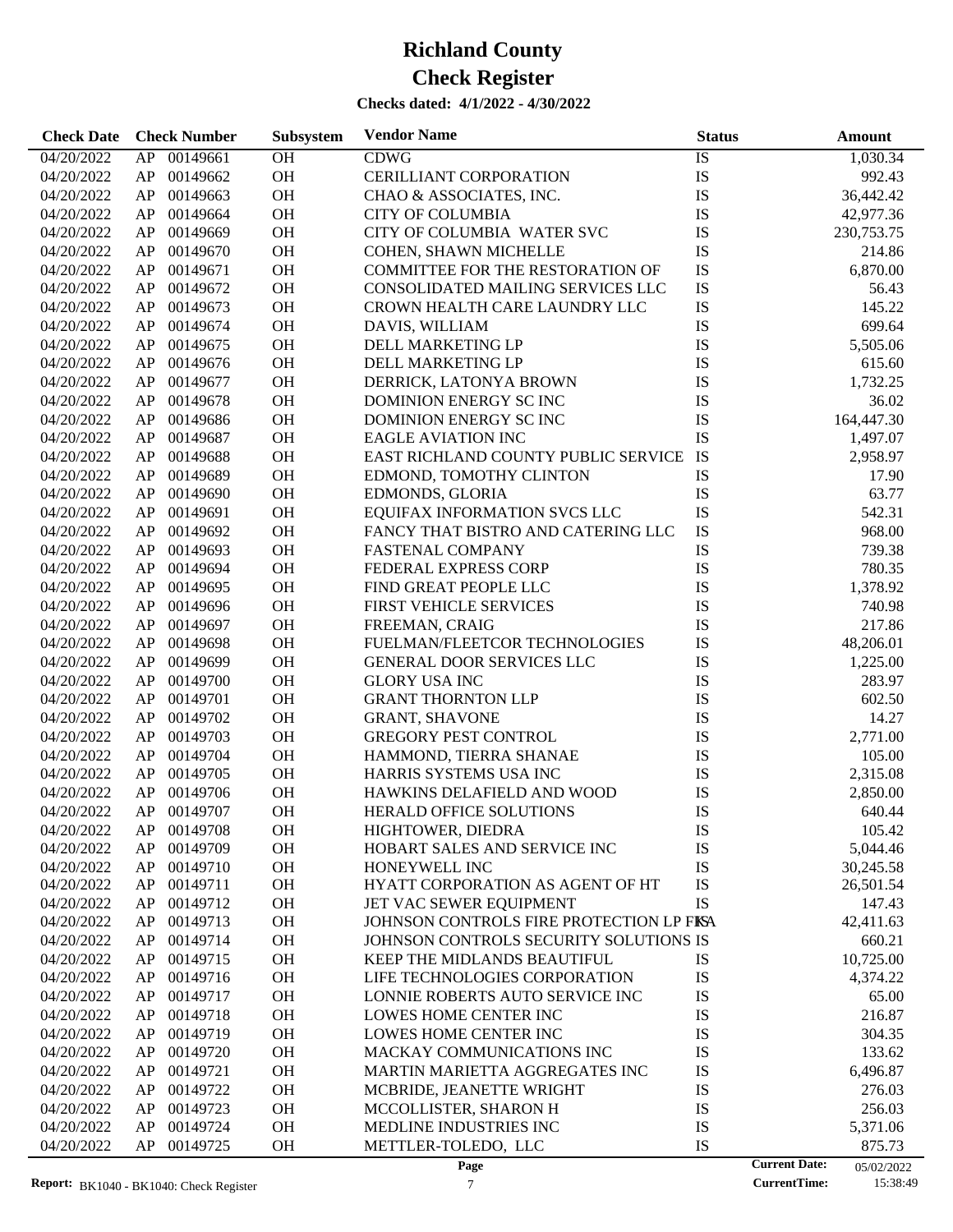| 1,175.14<br>04/20/2022<br>00149726<br><b>OH</b><br>MOBILE COMMUNICATIONS AMERICA, INC. IS<br>AP<br>OH<br>00149727<br>IS<br>04/20/2022<br>AP<br>MOTOROLA SOLUTIONS INC<br>63,655.94<br>IS<br>00149728<br><b>OH</b><br>04/20/2022<br>AP<br>OFFENDER MANAGEMENT SERVICES<br>149,579.01<br>IS<br>00149730<br><b>OH</b><br>04/20/2022<br>AP<br>OFFICE DEPOT INC<br>3,504.31<br>OH<br>IS<br>00149731<br>PALMETTO PROPANE FUELS ICE INC<br>04/20/2022<br>AP<br>32,827.00<br>OH<br>IS<br>00149732<br>44.70<br>04/20/2022<br>AP<br>PALMETTO WASTEWATER RECLAMATION<br>IS<br>00149733<br><b>OH</b><br>04/20/2022<br>AP<br>PARKER POE ADAMS BERNSTEIN LLP<br>5,381.25<br>IS<br>00149734<br><b>OH</b><br>04/20/2022<br>AP<br>PEREZ, RAQUEL<br>285.18<br>OH<br>IS<br>00149735<br>257.04<br>04/20/2022<br>AP<br>PM PRINTING<br>OH<br>IS<br>00149737<br>POLLOCK COMPANY<br>2,902.42<br>04/20/2022<br>AP<br>00149738<br><b>OH</b><br>IS<br>7.83<br>04/20/2022<br>AP<br>POLLOCK COMPANY<br>IS<br>00149739<br><b>OH</b><br>04/20/2022<br>AP<br>PREMIER CARE SERVICES LLC<br>38,525.00<br>OH<br>IS<br>00149740<br>04/20/2022<br>AP<br>PROMEGA CORP<br>11,578.68<br>OH<br>IS<br>00149741<br>04/20/2022<br>AP<br>RAMIREZ, SAMANTHA<br>150.00<br>IS<br>00149742<br><b>OH</b><br>04/20/2022<br>AP<br>RC FINANCE DEPARTMENT<br>308.12<br>IS<br>00149743<br><b>OH</b><br>04/20/2022<br>AP<br>RODRIGUEZ, JALEASA<br>256.03<br>OH<br>IS<br>00149744<br>04/20/2022<br>AP<br><b>S AND S AVIATION</b><br>300.00<br>IS<br>00149745<br><b>OH</b><br>71,758.00<br>04/20/2022<br>AP<br>SANTEE AUTOMOTIVE LLC<br>IS<br>00149746<br><b>OH</b><br>04/20/2022<br>AP<br>SC APPRAISAL SERVICE LLC<br>9,500.00<br>IS<br>00149747<br><b>OH</b><br>04/20/2022<br>AP<br><b>SC COLUMBIA FOREST LLC</b><br>3,200.00<br>OH<br>IS<br>00149748<br>04/20/2022<br>AP<br>SC DEPARTMENT OF JUVENILE JUSTICE<br>11,125.00<br>OH<br>IS<br>00149749<br>04/20/2022<br>AP<br>SC DEPARTMENT OF MOTOR VEHICLES<br>17.00<br>00149750<br><b>OH</b><br>IS<br>17.00<br>04/20/2022<br>AP<br>SC DEPARTMENT OF MOTOR VEHICLES<br>OH<br>00149751<br>IS<br>51.00<br>04/20/2022<br>AP<br>SC DEPARTMENT OF MOTOR VEHICLES<br>OH<br>IS<br>00149752<br>15.00<br>04/20/2022<br>AP<br>SC DEPARTMENT OF MOTOR VEHICLES<br>IS<br>00149753<br><b>OH</b><br>30.00<br>04/20/2022<br>AP<br>SC DEPARTMENT OF MOTOR VEHICLES<br>IS<br>00149754<br><b>OH</b><br>04/20/2022<br>AP<br><b>SENIOR RESOURCES INC</b><br>137,011.50<br>IS<br>00149755<br><b>OH</b><br>04/20/2022<br>AP<br><b>SIGNARAMA</b><br>4,317.10<br>OH<br>IS<br>00149756<br>SIMPLE DISTRIBUTORS LLC<br>04/20/2022<br>AP<br>4,287.81<br>IS<br>00149757<br><b>OH</b><br>04/20/2022<br>AP<br>SIMPLE DISTRIBUTORS LLC<br>929.34<br>00149758<br><b>OH</b><br>IS<br>04/20/2022<br>AP<br>SLIGH, KENNETH<br>120.00<br>IS<br>00149759<br><b>OH</b><br>SNELLING STAFFING SERVICES<br>04/20/2022<br>AP<br>2,129.40<br>OH<br>IS<br>00149760<br>04/20/2022<br>AP<br>SOUTHEASTERN PAPER GROUP<br>2,161.76<br>IS<br>00149761<br><b>OH</b><br>04/20/2022<br>AP<br>SOUTHERN PUMP TANK COMPANY<br>313.49<br>00149762<br><b>OH</b><br>ST JOHN COMMUNITY DEVELOPMENT CORP IS<br>04/20/2022<br>AP<br>18,750.00<br><b>OH</b><br>04/20/2022<br>AP<br>00149763<br>STATEWIDE SECURITY SYSTEMS INC<br>IS<br>4,630.00<br>04/20/2022<br>AP<br>00149764<br><b>OH</b><br><b>STERICYCLE INC</b><br>IS<br>1,066.07<br>00149765<br>OH<br><b>SUBER, CHAUNTEL R</b><br>IS<br>04/20/2022<br>AP<br>256.03<br>IS<br>00149766<br>OH<br><b>SUMMIT FOOD SERVICE LLC</b><br>04/20/2022<br>AP<br>54,317.82<br>OH<br>IS<br>04/20/2022<br>AP<br>00149767<br>SUNSET ANIMAL CLINIC<br>111.37<br>00149768<br>OH<br>IS<br>1,672.84<br>04/20/2022<br>AP<br><b>TELCOVE</b><br>00149769<br>OH<br>IS<br>04/20/2022<br>AP<br>THE COOPERATIVE MINISTRY<br>1,360.18<br>IS<br>00149770<br>OH<br>04/20/2022<br>AP<br>THE HALL COMPANY INC<br>1,350.84<br>IS<br>AP<br>00149771<br>OH<br>04/20/2022<br>THE SHANDON GROUP<br>1,200.00<br>00149772<br>OH<br>IS<br>04/20/2022<br>AP<br>TIME WARNER CABLE<br>152.15<br>00149773<br>OH<br>TOWN OF EASTOVER<br>IS<br>04/20/2022<br>AP<br>103.95<br>IS<br>00149774<br>OH<br>181.00<br>04/20/2022<br>AP<br>TRI COUNTY ELEC COOP INC<br>IS<br>AP<br>00149775<br>OH<br>709.23<br>04/20/2022<br>TRI-STATE TECHNICAL SERVICES INC<br>00149776<br>OH<br><b>TRUE GROUP</b><br>IS<br>316.80<br>04/20/2022<br>AP<br>00149778<br>OH<br><b>US PATRIOT TACTICAL</b><br>IS<br>4,612.73<br>04/20/2022<br>AP<br>AP<br>00149779<br>OH<br>IS<br>04/20/2022<br><b>USA BLUE BOOK</b><br>530.92<br>IS<br>AP<br>00149781<br>OH<br>04/20/2022<br><b>VERIZON WIRELESS</b><br>35,104.78<br>AP<br>00149782<br>OH<br><b>VERIZON WIRELESS</b><br>IS<br>04/20/2022<br>379.69<br>AP<br>00149783<br>OH<br>VULCAN MATERIALS CO INC<br>IS<br>04/20/2022<br>5,066.15 | <b>Check Date</b> | <b>Check Number</b> | Subsystem | <b>Vendor Name</b> | <b>Status</b> | <b>Amount</b>                      |
|----------------------------------------------------------------------------------------------------------------------------------------------------------------------------------------------------------------------------------------------------------------------------------------------------------------------------------------------------------------------------------------------------------------------------------------------------------------------------------------------------------------------------------------------------------------------------------------------------------------------------------------------------------------------------------------------------------------------------------------------------------------------------------------------------------------------------------------------------------------------------------------------------------------------------------------------------------------------------------------------------------------------------------------------------------------------------------------------------------------------------------------------------------------------------------------------------------------------------------------------------------------------------------------------------------------------------------------------------------------------------------------------------------------------------------------------------------------------------------------------------------------------------------------------------------------------------------------------------------------------------------------------------------------------------------------------------------------------------------------------------------------------------------------------------------------------------------------------------------------------------------------------------------------------------------------------------------------------------------------------------------------------------------------------------------------------------------------------------------------------------------------------------------------------------------------------------------------------------------------------------------------------------------------------------------------------------------------------------------------------------------------------------------------------------------------------------------------------------------------------------------------------------------------------------------------------------------------------------------------------------------------------------------------------------------------------------------------------------------------------------------------------------------------------------------------------------------------------------------------------------------------------------------------------------------------------------------------------------------------------------------------------------------------------------------------------------------------------------------------------------------------------------------------------------------------------------------------------------------------------------------------------------------------------------------------------------------------------------------------------------------------------------------------------------------------------------------------------------------------------------------------------------------------------------------------------------------------------------------------------------------------------------------------------------------------------------------------------------------------------------------------------------------------------------------------------------------------------------------------------------------------------------------------------------------------------------------------------------------------------------------------------------------------------------------------------------------------------------------------------------------------------------------------------------------------------------------------------------------------------------------------------------------------------------------------------------------------------------------------------------------------------------------------------------------------------------------------------------------------------------------------------------------------------------------------------------------------------------------------------------------------------------------------------------------------------------------------------------------------------------------------------------------------------|-------------------|---------------------|-----------|--------------------|---------------|------------------------------------|
|                                                                                                                                                                                                                                                                                                                                                                                                                                                                                                                                                                                                                                                                                                                                                                                                                                                                                                                                                                                                                                                                                                                                                                                                                                                                                                                                                                                                                                                                                                                                                                                                                                                                                                                                                                                                                                                                                                                                                                                                                                                                                                                                                                                                                                                                                                                                                                                                                                                                                                                                                                                                                                                                                                                                                                                                                                                                                                                                                                                                                                                                                                                                                                                                                                                                                                                                                                                                                                                                                                                                                                                                                                                                                                                                                                                                                                                                                                                                                                                                                                                                                                                                                                                                                                                                                                                                                                                                                                                                                                                                                                                                                                                                                                                                                                                              |                   |                     |           |                    |               |                                    |
|                                                                                                                                                                                                                                                                                                                                                                                                                                                                                                                                                                                                                                                                                                                                                                                                                                                                                                                                                                                                                                                                                                                                                                                                                                                                                                                                                                                                                                                                                                                                                                                                                                                                                                                                                                                                                                                                                                                                                                                                                                                                                                                                                                                                                                                                                                                                                                                                                                                                                                                                                                                                                                                                                                                                                                                                                                                                                                                                                                                                                                                                                                                                                                                                                                                                                                                                                                                                                                                                                                                                                                                                                                                                                                                                                                                                                                                                                                                                                                                                                                                                                                                                                                                                                                                                                                                                                                                                                                                                                                                                                                                                                                                                                                                                                                                              |                   |                     |           |                    |               |                                    |
|                                                                                                                                                                                                                                                                                                                                                                                                                                                                                                                                                                                                                                                                                                                                                                                                                                                                                                                                                                                                                                                                                                                                                                                                                                                                                                                                                                                                                                                                                                                                                                                                                                                                                                                                                                                                                                                                                                                                                                                                                                                                                                                                                                                                                                                                                                                                                                                                                                                                                                                                                                                                                                                                                                                                                                                                                                                                                                                                                                                                                                                                                                                                                                                                                                                                                                                                                                                                                                                                                                                                                                                                                                                                                                                                                                                                                                                                                                                                                                                                                                                                                                                                                                                                                                                                                                                                                                                                                                                                                                                                                                                                                                                                                                                                                                                              |                   |                     |           |                    |               |                                    |
|                                                                                                                                                                                                                                                                                                                                                                                                                                                                                                                                                                                                                                                                                                                                                                                                                                                                                                                                                                                                                                                                                                                                                                                                                                                                                                                                                                                                                                                                                                                                                                                                                                                                                                                                                                                                                                                                                                                                                                                                                                                                                                                                                                                                                                                                                                                                                                                                                                                                                                                                                                                                                                                                                                                                                                                                                                                                                                                                                                                                                                                                                                                                                                                                                                                                                                                                                                                                                                                                                                                                                                                                                                                                                                                                                                                                                                                                                                                                                                                                                                                                                                                                                                                                                                                                                                                                                                                                                                                                                                                                                                                                                                                                                                                                                                                              |                   |                     |           |                    |               |                                    |
|                                                                                                                                                                                                                                                                                                                                                                                                                                                                                                                                                                                                                                                                                                                                                                                                                                                                                                                                                                                                                                                                                                                                                                                                                                                                                                                                                                                                                                                                                                                                                                                                                                                                                                                                                                                                                                                                                                                                                                                                                                                                                                                                                                                                                                                                                                                                                                                                                                                                                                                                                                                                                                                                                                                                                                                                                                                                                                                                                                                                                                                                                                                                                                                                                                                                                                                                                                                                                                                                                                                                                                                                                                                                                                                                                                                                                                                                                                                                                                                                                                                                                                                                                                                                                                                                                                                                                                                                                                                                                                                                                                                                                                                                                                                                                                                              |                   |                     |           |                    |               |                                    |
|                                                                                                                                                                                                                                                                                                                                                                                                                                                                                                                                                                                                                                                                                                                                                                                                                                                                                                                                                                                                                                                                                                                                                                                                                                                                                                                                                                                                                                                                                                                                                                                                                                                                                                                                                                                                                                                                                                                                                                                                                                                                                                                                                                                                                                                                                                                                                                                                                                                                                                                                                                                                                                                                                                                                                                                                                                                                                                                                                                                                                                                                                                                                                                                                                                                                                                                                                                                                                                                                                                                                                                                                                                                                                                                                                                                                                                                                                                                                                                                                                                                                                                                                                                                                                                                                                                                                                                                                                                                                                                                                                                                                                                                                                                                                                                                              |                   |                     |           |                    |               |                                    |
|                                                                                                                                                                                                                                                                                                                                                                                                                                                                                                                                                                                                                                                                                                                                                                                                                                                                                                                                                                                                                                                                                                                                                                                                                                                                                                                                                                                                                                                                                                                                                                                                                                                                                                                                                                                                                                                                                                                                                                                                                                                                                                                                                                                                                                                                                                                                                                                                                                                                                                                                                                                                                                                                                                                                                                                                                                                                                                                                                                                                                                                                                                                                                                                                                                                                                                                                                                                                                                                                                                                                                                                                                                                                                                                                                                                                                                                                                                                                                                                                                                                                                                                                                                                                                                                                                                                                                                                                                                                                                                                                                                                                                                                                                                                                                                                              |                   |                     |           |                    |               |                                    |
|                                                                                                                                                                                                                                                                                                                                                                                                                                                                                                                                                                                                                                                                                                                                                                                                                                                                                                                                                                                                                                                                                                                                                                                                                                                                                                                                                                                                                                                                                                                                                                                                                                                                                                                                                                                                                                                                                                                                                                                                                                                                                                                                                                                                                                                                                                                                                                                                                                                                                                                                                                                                                                                                                                                                                                                                                                                                                                                                                                                                                                                                                                                                                                                                                                                                                                                                                                                                                                                                                                                                                                                                                                                                                                                                                                                                                                                                                                                                                                                                                                                                                                                                                                                                                                                                                                                                                                                                                                                                                                                                                                                                                                                                                                                                                                                              |                   |                     |           |                    |               |                                    |
|                                                                                                                                                                                                                                                                                                                                                                                                                                                                                                                                                                                                                                                                                                                                                                                                                                                                                                                                                                                                                                                                                                                                                                                                                                                                                                                                                                                                                                                                                                                                                                                                                                                                                                                                                                                                                                                                                                                                                                                                                                                                                                                                                                                                                                                                                                                                                                                                                                                                                                                                                                                                                                                                                                                                                                                                                                                                                                                                                                                                                                                                                                                                                                                                                                                                                                                                                                                                                                                                                                                                                                                                                                                                                                                                                                                                                                                                                                                                                                                                                                                                                                                                                                                                                                                                                                                                                                                                                                                                                                                                                                                                                                                                                                                                                                                              |                   |                     |           |                    |               |                                    |
|                                                                                                                                                                                                                                                                                                                                                                                                                                                                                                                                                                                                                                                                                                                                                                                                                                                                                                                                                                                                                                                                                                                                                                                                                                                                                                                                                                                                                                                                                                                                                                                                                                                                                                                                                                                                                                                                                                                                                                                                                                                                                                                                                                                                                                                                                                                                                                                                                                                                                                                                                                                                                                                                                                                                                                                                                                                                                                                                                                                                                                                                                                                                                                                                                                                                                                                                                                                                                                                                                                                                                                                                                                                                                                                                                                                                                                                                                                                                                                                                                                                                                                                                                                                                                                                                                                                                                                                                                                                                                                                                                                                                                                                                                                                                                                                              |                   |                     |           |                    |               |                                    |
|                                                                                                                                                                                                                                                                                                                                                                                                                                                                                                                                                                                                                                                                                                                                                                                                                                                                                                                                                                                                                                                                                                                                                                                                                                                                                                                                                                                                                                                                                                                                                                                                                                                                                                                                                                                                                                                                                                                                                                                                                                                                                                                                                                                                                                                                                                                                                                                                                                                                                                                                                                                                                                                                                                                                                                                                                                                                                                                                                                                                                                                                                                                                                                                                                                                                                                                                                                                                                                                                                                                                                                                                                                                                                                                                                                                                                                                                                                                                                                                                                                                                                                                                                                                                                                                                                                                                                                                                                                                                                                                                                                                                                                                                                                                                                                                              |                   |                     |           |                    |               |                                    |
|                                                                                                                                                                                                                                                                                                                                                                                                                                                                                                                                                                                                                                                                                                                                                                                                                                                                                                                                                                                                                                                                                                                                                                                                                                                                                                                                                                                                                                                                                                                                                                                                                                                                                                                                                                                                                                                                                                                                                                                                                                                                                                                                                                                                                                                                                                                                                                                                                                                                                                                                                                                                                                                                                                                                                                                                                                                                                                                                                                                                                                                                                                                                                                                                                                                                                                                                                                                                                                                                                                                                                                                                                                                                                                                                                                                                                                                                                                                                                                                                                                                                                                                                                                                                                                                                                                                                                                                                                                                                                                                                                                                                                                                                                                                                                                                              |                   |                     |           |                    |               |                                    |
|                                                                                                                                                                                                                                                                                                                                                                                                                                                                                                                                                                                                                                                                                                                                                                                                                                                                                                                                                                                                                                                                                                                                                                                                                                                                                                                                                                                                                                                                                                                                                                                                                                                                                                                                                                                                                                                                                                                                                                                                                                                                                                                                                                                                                                                                                                                                                                                                                                                                                                                                                                                                                                                                                                                                                                                                                                                                                                                                                                                                                                                                                                                                                                                                                                                                                                                                                                                                                                                                                                                                                                                                                                                                                                                                                                                                                                                                                                                                                                                                                                                                                                                                                                                                                                                                                                                                                                                                                                                                                                                                                                                                                                                                                                                                                                                              |                   |                     |           |                    |               |                                    |
|                                                                                                                                                                                                                                                                                                                                                                                                                                                                                                                                                                                                                                                                                                                                                                                                                                                                                                                                                                                                                                                                                                                                                                                                                                                                                                                                                                                                                                                                                                                                                                                                                                                                                                                                                                                                                                                                                                                                                                                                                                                                                                                                                                                                                                                                                                                                                                                                                                                                                                                                                                                                                                                                                                                                                                                                                                                                                                                                                                                                                                                                                                                                                                                                                                                                                                                                                                                                                                                                                                                                                                                                                                                                                                                                                                                                                                                                                                                                                                                                                                                                                                                                                                                                                                                                                                                                                                                                                                                                                                                                                                                                                                                                                                                                                                                              |                   |                     |           |                    |               |                                    |
|                                                                                                                                                                                                                                                                                                                                                                                                                                                                                                                                                                                                                                                                                                                                                                                                                                                                                                                                                                                                                                                                                                                                                                                                                                                                                                                                                                                                                                                                                                                                                                                                                                                                                                                                                                                                                                                                                                                                                                                                                                                                                                                                                                                                                                                                                                                                                                                                                                                                                                                                                                                                                                                                                                                                                                                                                                                                                                                                                                                                                                                                                                                                                                                                                                                                                                                                                                                                                                                                                                                                                                                                                                                                                                                                                                                                                                                                                                                                                                                                                                                                                                                                                                                                                                                                                                                                                                                                                                                                                                                                                                                                                                                                                                                                                                                              |                   |                     |           |                    |               |                                    |
|                                                                                                                                                                                                                                                                                                                                                                                                                                                                                                                                                                                                                                                                                                                                                                                                                                                                                                                                                                                                                                                                                                                                                                                                                                                                                                                                                                                                                                                                                                                                                                                                                                                                                                                                                                                                                                                                                                                                                                                                                                                                                                                                                                                                                                                                                                                                                                                                                                                                                                                                                                                                                                                                                                                                                                                                                                                                                                                                                                                                                                                                                                                                                                                                                                                                                                                                                                                                                                                                                                                                                                                                                                                                                                                                                                                                                                                                                                                                                                                                                                                                                                                                                                                                                                                                                                                                                                                                                                                                                                                                                                                                                                                                                                                                                                                              |                   |                     |           |                    |               |                                    |
|                                                                                                                                                                                                                                                                                                                                                                                                                                                                                                                                                                                                                                                                                                                                                                                                                                                                                                                                                                                                                                                                                                                                                                                                                                                                                                                                                                                                                                                                                                                                                                                                                                                                                                                                                                                                                                                                                                                                                                                                                                                                                                                                                                                                                                                                                                                                                                                                                                                                                                                                                                                                                                                                                                                                                                                                                                                                                                                                                                                                                                                                                                                                                                                                                                                                                                                                                                                                                                                                                                                                                                                                                                                                                                                                                                                                                                                                                                                                                                                                                                                                                                                                                                                                                                                                                                                                                                                                                                                                                                                                                                                                                                                                                                                                                                                              |                   |                     |           |                    |               |                                    |
|                                                                                                                                                                                                                                                                                                                                                                                                                                                                                                                                                                                                                                                                                                                                                                                                                                                                                                                                                                                                                                                                                                                                                                                                                                                                                                                                                                                                                                                                                                                                                                                                                                                                                                                                                                                                                                                                                                                                                                                                                                                                                                                                                                                                                                                                                                                                                                                                                                                                                                                                                                                                                                                                                                                                                                                                                                                                                                                                                                                                                                                                                                                                                                                                                                                                                                                                                                                                                                                                                                                                                                                                                                                                                                                                                                                                                                                                                                                                                                                                                                                                                                                                                                                                                                                                                                                                                                                                                                                                                                                                                                                                                                                                                                                                                                                              |                   |                     |           |                    |               |                                    |
|                                                                                                                                                                                                                                                                                                                                                                                                                                                                                                                                                                                                                                                                                                                                                                                                                                                                                                                                                                                                                                                                                                                                                                                                                                                                                                                                                                                                                                                                                                                                                                                                                                                                                                                                                                                                                                                                                                                                                                                                                                                                                                                                                                                                                                                                                                                                                                                                                                                                                                                                                                                                                                                                                                                                                                                                                                                                                                                                                                                                                                                                                                                                                                                                                                                                                                                                                                                                                                                                                                                                                                                                                                                                                                                                                                                                                                                                                                                                                                                                                                                                                                                                                                                                                                                                                                                                                                                                                                                                                                                                                                                                                                                                                                                                                                                              |                   |                     |           |                    |               |                                    |
|                                                                                                                                                                                                                                                                                                                                                                                                                                                                                                                                                                                                                                                                                                                                                                                                                                                                                                                                                                                                                                                                                                                                                                                                                                                                                                                                                                                                                                                                                                                                                                                                                                                                                                                                                                                                                                                                                                                                                                                                                                                                                                                                                                                                                                                                                                                                                                                                                                                                                                                                                                                                                                                                                                                                                                                                                                                                                                                                                                                                                                                                                                                                                                                                                                                                                                                                                                                                                                                                                                                                                                                                                                                                                                                                                                                                                                                                                                                                                                                                                                                                                                                                                                                                                                                                                                                                                                                                                                                                                                                                                                                                                                                                                                                                                                                              |                   |                     |           |                    |               |                                    |
|                                                                                                                                                                                                                                                                                                                                                                                                                                                                                                                                                                                                                                                                                                                                                                                                                                                                                                                                                                                                                                                                                                                                                                                                                                                                                                                                                                                                                                                                                                                                                                                                                                                                                                                                                                                                                                                                                                                                                                                                                                                                                                                                                                                                                                                                                                                                                                                                                                                                                                                                                                                                                                                                                                                                                                                                                                                                                                                                                                                                                                                                                                                                                                                                                                                                                                                                                                                                                                                                                                                                                                                                                                                                                                                                                                                                                                                                                                                                                                                                                                                                                                                                                                                                                                                                                                                                                                                                                                                                                                                                                                                                                                                                                                                                                                                              |                   |                     |           |                    |               |                                    |
|                                                                                                                                                                                                                                                                                                                                                                                                                                                                                                                                                                                                                                                                                                                                                                                                                                                                                                                                                                                                                                                                                                                                                                                                                                                                                                                                                                                                                                                                                                                                                                                                                                                                                                                                                                                                                                                                                                                                                                                                                                                                                                                                                                                                                                                                                                                                                                                                                                                                                                                                                                                                                                                                                                                                                                                                                                                                                                                                                                                                                                                                                                                                                                                                                                                                                                                                                                                                                                                                                                                                                                                                                                                                                                                                                                                                                                                                                                                                                                                                                                                                                                                                                                                                                                                                                                                                                                                                                                                                                                                                                                                                                                                                                                                                                                                              |                   |                     |           |                    |               |                                    |
|                                                                                                                                                                                                                                                                                                                                                                                                                                                                                                                                                                                                                                                                                                                                                                                                                                                                                                                                                                                                                                                                                                                                                                                                                                                                                                                                                                                                                                                                                                                                                                                                                                                                                                                                                                                                                                                                                                                                                                                                                                                                                                                                                                                                                                                                                                                                                                                                                                                                                                                                                                                                                                                                                                                                                                                                                                                                                                                                                                                                                                                                                                                                                                                                                                                                                                                                                                                                                                                                                                                                                                                                                                                                                                                                                                                                                                                                                                                                                                                                                                                                                                                                                                                                                                                                                                                                                                                                                                                                                                                                                                                                                                                                                                                                                                                              |                   |                     |           |                    |               |                                    |
|                                                                                                                                                                                                                                                                                                                                                                                                                                                                                                                                                                                                                                                                                                                                                                                                                                                                                                                                                                                                                                                                                                                                                                                                                                                                                                                                                                                                                                                                                                                                                                                                                                                                                                                                                                                                                                                                                                                                                                                                                                                                                                                                                                                                                                                                                                                                                                                                                                                                                                                                                                                                                                                                                                                                                                                                                                                                                                                                                                                                                                                                                                                                                                                                                                                                                                                                                                                                                                                                                                                                                                                                                                                                                                                                                                                                                                                                                                                                                                                                                                                                                                                                                                                                                                                                                                                                                                                                                                                                                                                                                                                                                                                                                                                                                                                              |                   |                     |           |                    |               |                                    |
|                                                                                                                                                                                                                                                                                                                                                                                                                                                                                                                                                                                                                                                                                                                                                                                                                                                                                                                                                                                                                                                                                                                                                                                                                                                                                                                                                                                                                                                                                                                                                                                                                                                                                                                                                                                                                                                                                                                                                                                                                                                                                                                                                                                                                                                                                                                                                                                                                                                                                                                                                                                                                                                                                                                                                                                                                                                                                                                                                                                                                                                                                                                                                                                                                                                                                                                                                                                                                                                                                                                                                                                                                                                                                                                                                                                                                                                                                                                                                                                                                                                                                                                                                                                                                                                                                                                                                                                                                                                                                                                                                                                                                                                                                                                                                                                              |                   |                     |           |                    |               |                                    |
|                                                                                                                                                                                                                                                                                                                                                                                                                                                                                                                                                                                                                                                                                                                                                                                                                                                                                                                                                                                                                                                                                                                                                                                                                                                                                                                                                                                                                                                                                                                                                                                                                                                                                                                                                                                                                                                                                                                                                                                                                                                                                                                                                                                                                                                                                                                                                                                                                                                                                                                                                                                                                                                                                                                                                                                                                                                                                                                                                                                                                                                                                                                                                                                                                                                                                                                                                                                                                                                                                                                                                                                                                                                                                                                                                                                                                                                                                                                                                                                                                                                                                                                                                                                                                                                                                                                                                                                                                                                                                                                                                                                                                                                                                                                                                                                              |                   |                     |           |                    |               |                                    |
|                                                                                                                                                                                                                                                                                                                                                                                                                                                                                                                                                                                                                                                                                                                                                                                                                                                                                                                                                                                                                                                                                                                                                                                                                                                                                                                                                                                                                                                                                                                                                                                                                                                                                                                                                                                                                                                                                                                                                                                                                                                                                                                                                                                                                                                                                                                                                                                                                                                                                                                                                                                                                                                                                                                                                                                                                                                                                                                                                                                                                                                                                                                                                                                                                                                                                                                                                                                                                                                                                                                                                                                                                                                                                                                                                                                                                                                                                                                                                                                                                                                                                                                                                                                                                                                                                                                                                                                                                                                                                                                                                                                                                                                                                                                                                                                              |                   |                     |           |                    |               |                                    |
|                                                                                                                                                                                                                                                                                                                                                                                                                                                                                                                                                                                                                                                                                                                                                                                                                                                                                                                                                                                                                                                                                                                                                                                                                                                                                                                                                                                                                                                                                                                                                                                                                                                                                                                                                                                                                                                                                                                                                                                                                                                                                                                                                                                                                                                                                                                                                                                                                                                                                                                                                                                                                                                                                                                                                                                                                                                                                                                                                                                                                                                                                                                                                                                                                                                                                                                                                                                                                                                                                                                                                                                                                                                                                                                                                                                                                                                                                                                                                                                                                                                                                                                                                                                                                                                                                                                                                                                                                                                                                                                                                                                                                                                                                                                                                                                              |                   |                     |           |                    |               |                                    |
|                                                                                                                                                                                                                                                                                                                                                                                                                                                                                                                                                                                                                                                                                                                                                                                                                                                                                                                                                                                                                                                                                                                                                                                                                                                                                                                                                                                                                                                                                                                                                                                                                                                                                                                                                                                                                                                                                                                                                                                                                                                                                                                                                                                                                                                                                                                                                                                                                                                                                                                                                                                                                                                                                                                                                                                                                                                                                                                                                                                                                                                                                                                                                                                                                                                                                                                                                                                                                                                                                                                                                                                                                                                                                                                                                                                                                                                                                                                                                                                                                                                                                                                                                                                                                                                                                                                                                                                                                                                                                                                                                                                                                                                                                                                                                                                              |                   |                     |           |                    |               |                                    |
|                                                                                                                                                                                                                                                                                                                                                                                                                                                                                                                                                                                                                                                                                                                                                                                                                                                                                                                                                                                                                                                                                                                                                                                                                                                                                                                                                                                                                                                                                                                                                                                                                                                                                                                                                                                                                                                                                                                                                                                                                                                                                                                                                                                                                                                                                                                                                                                                                                                                                                                                                                                                                                                                                                                                                                                                                                                                                                                                                                                                                                                                                                                                                                                                                                                                                                                                                                                                                                                                                                                                                                                                                                                                                                                                                                                                                                                                                                                                                                                                                                                                                                                                                                                                                                                                                                                                                                                                                                                                                                                                                                                                                                                                                                                                                                                              |                   |                     |           |                    |               |                                    |
|                                                                                                                                                                                                                                                                                                                                                                                                                                                                                                                                                                                                                                                                                                                                                                                                                                                                                                                                                                                                                                                                                                                                                                                                                                                                                                                                                                                                                                                                                                                                                                                                                                                                                                                                                                                                                                                                                                                                                                                                                                                                                                                                                                                                                                                                                                                                                                                                                                                                                                                                                                                                                                                                                                                                                                                                                                                                                                                                                                                                                                                                                                                                                                                                                                                                                                                                                                                                                                                                                                                                                                                                                                                                                                                                                                                                                                                                                                                                                                                                                                                                                                                                                                                                                                                                                                                                                                                                                                                                                                                                                                                                                                                                                                                                                                                              |                   |                     |           |                    |               |                                    |
|                                                                                                                                                                                                                                                                                                                                                                                                                                                                                                                                                                                                                                                                                                                                                                                                                                                                                                                                                                                                                                                                                                                                                                                                                                                                                                                                                                                                                                                                                                                                                                                                                                                                                                                                                                                                                                                                                                                                                                                                                                                                                                                                                                                                                                                                                                                                                                                                                                                                                                                                                                                                                                                                                                                                                                                                                                                                                                                                                                                                                                                                                                                                                                                                                                                                                                                                                                                                                                                                                                                                                                                                                                                                                                                                                                                                                                                                                                                                                                                                                                                                                                                                                                                                                                                                                                                                                                                                                                                                                                                                                                                                                                                                                                                                                                                              |                   |                     |           |                    |               |                                    |
|                                                                                                                                                                                                                                                                                                                                                                                                                                                                                                                                                                                                                                                                                                                                                                                                                                                                                                                                                                                                                                                                                                                                                                                                                                                                                                                                                                                                                                                                                                                                                                                                                                                                                                                                                                                                                                                                                                                                                                                                                                                                                                                                                                                                                                                                                                                                                                                                                                                                                                                                                                                                                                                                                                                                                                                                                                                                                                                                                                                                                                                                                                                                                                                                                                                                                                                                                                                                                                                                                                                                                                                                                                                                                                                                                                                                                                                                                                                                                                                                                                                                                                                                                                                                                                                                                                                                                                                                                                                                                                                                                                                                                                                                                                                                                                                              |                   |                     |           |                    |               |                                    |
|                                                                                                                                                                                                                                                                                                                                                                                                                                                                                                                                                                                                                                                                                                                                                                                                                                                                                                                                                                                                                                                                                                                                                                                                                                                                                                                                                                                                                                                                                                                                                                                                                                                                                                                                                                                                                                                                                                                                                                                                                                                                                                                                                                                                                                                                                                                                                                                                                                                                                                                                                                                                                                                                                                                                                                                                                                                                                                                                                                                                                                                                                                                                                                                                                                                                                                                                                                                                                                                                                                                                                                                                                                                                                                                                                                                                                                                                                                                                                                                                                                                                                                                                                                                                                                                                                                                                                                                                                                                                                                                                                                                                                                                                                                                                                                                              |                   |                     |           |                    |               |                                    |
|                                                                                                                                                                                                                                                                                                                                                                                                                                                                                                                                                                                                                                                                                                                                                                                                                                                                                                                                                                                                                                                                                                                                                                                                                                                                                                                                                                                                                                                                                                                                                                                                                                                                                                                                                                                                                                                                                                                                                                                                                                                                                                                                                                                                                                                                                                                                                                                                                                                                                                                                                                                                                                                                                                                                                                                                                                                                                                                                                                                                                                                                                                                                                                                                                                                                                                                                                                                                                                                                                                                                                                                                                                                                                                                                                                                                                                                                                                                                                                                                                                                                                                                                                                                                                                                                                                                                                                                                                                                                                                                                                                                                                                                                                                                                                                                              |                   |                     |           |                    |               |                                    |
|                                                                                                                                                                                                                                                                                                                                                                                                                                                                                                                                                                                                                                                                                                                                                                                                                                                                                                                                                                                                                                                                                                                                                                                                                                                                                                                                                                                                                                                                                                                                                                                                                                                                                                                                                                                                                                                                                                                                                                                                                                                                                                                                                                                                                                                                                                                                                                                                                                                                                                                                                                                                                                                                                                                                                                                                                                                                                                                                                                                                                                                                                                                                                                                                                                                                                                                                                                                                                                                                                                                                                                                                                                                                                                                                                                                                                                                                                                                                                                                                                                                                                                                                                                                                                                                                                                                                                                                                                                                                                                                                                                                                                                                                                                                                                                                              |                   |                     |           |                    |               |                                    |
|                                                                                                                                                                                                                                                                                                                                                                                                                                                                                                                                                                                                                                                                                                                                                                                                                                                                                                                                                                                                                                                                                                                                                                                                                                                                                                                                                                                                                                                                                                                                                                                                                                                                                                                                                                                                                                                                                                                                                                                                                                                                                                                                                                                                                                                                                                                                                                                                                                                                                                                                                                                                                                                                                                                                                                                                                                                                                                                                                                                                                                                                                                                                                                                                                                                                                                                                                                                                                                                                                                                                                                                                                                                                                                                                                                                                                                                                                                                                                                                                                                                                                                                                                                                                                                                                                                                                                                                                                                                                                                                                                                                                                                                                                                                                                                                              |                   |                     |           |                    |               |                                    |
|                                                                                                                                                                                                                                                                                                                                                                                                                                                                                                                                                                                                                                                                                                                                                                                                                                                                                                                                                                                                                                                                                                                                                                                                                                                                                                                                                                                                                                                                                                                                                                                                                                                                                                                                                                                                                                                                                                                                                                                                                                                                                                                                                                                                                                                                                                                                                                                                                                                                                                                                                                                                                                                                                                                                                                                                                                                                                                                                                                                                                                                                                                                                                                                                                                                                                                                                                                                                                                                                                                                                                                                                                                                                                                                                                                                                                                                                                                                                                                                                                                                                                                                                                                                                                                                                                                                                                                                                                                                                                                                                                                                                                                                                                                                                                                                              |                   |                     |           |                    |               |                                    |
|                                                                                                                                                                                                                                                                                                                                                                                                                                                                                                                                                                                                                                                                                                                                                                                                                                                                                                                                                                                                                                                                                                                                                                                                                                                                                                                                                                                                                                                                                                                                                                                                                                                                                                                                                                                                                                                                                                                                                                                                                                                                                                                                                                                                                                                                                                                                                                                                                                                                                                                                                                                                                                                                                                                                                                                                                                                                                                                                                                                                                                                                                                                                                                                                                                                                                                                                                                                                                                                                                                                                                                                                                                                                                                                                                                                                                                                                                                                                                                                                                                                                                                                                                                                                                                                                                                                                                                                                                                                                                                                                                                                                                                                                                                                                                                                              |                   |                     |           |                    |               |                                    |
|                                                                                                                                                                                                                                                                                                                                                                                                                                                                                                                                                                                                                                                                                                                                                                                                                                                                                                                                                                                                                                                                                                                                                                                                                                                                                                                                                                                                                                                                                                                                                                                                                                                                                                                                                                                                                                                                                                                                                                                                                                                                                                                                                                                                                                                                                                                                                                                                                                                                                                                                                                                                                                                                                                                                                                                                                                                                                                                                                                                                                                                                                                                                                                                                                                                                                                                                                                                                                                                                                                                                                                                                                                                                                                                                                                                                                                                                                                                                                                                                                                                                                                                                                                                                                                                                                                                                                                                                                                                                                                                                                                                                                                                                                                                                                                                              |                   |                     |           |                    |               |                                    |
|                                                                                                                                                                                                                                                                                                                                                                                                                                                                                                                                                                                                                                                                                                                                                                                                                                                                                                                                                                                                                                                                                                                                                                                                                                                                                                                                                                                                                                                                                                                                                                                                                                                                                                                                                                                                                                                                                                                                                                                                                                                                                                                                                                                                                                                                                                                                                                                                                                                                                                                                                                                                                                                                                                                                                                                                                                                                                                                                                                                                                                                                                                                                                                                                                                                                                                                                                                                                                                                                                                                                                                                                                                                                                                                                                                                                                                                                                                                                                                                                                                                                                                                                                                                                                                                                                                                                                                                                                                                                                                                                                                                                                                                                                                                                                                                              |                   |                     |           |                    |               |                                    |
|                                                                                                                                                                                                                                                                                                                                                                                                                                                                                                                                                                                                                                                                                                                                                                                                                                                                                                                                                                                                                                                                                                                                                                                                                                                                                                                                                                                                                                                                                                                                                                                                                                                                                                                                                                                                                                                                                                                                                                                                                                                                                                                                                                                                                                                                                                                                                                                                                                                                                                                                                                                                                                                                                                                                                                                                                                                                                                                                                                                                                                                                                                                                                                                                                                                                                                                                                                                                                                                                                                                                                                                                                                                                                                                                                                                                                                                                                                                                                                                                                                                                                                                                                                                                                                                                                                                                                                                                                                                                                                                                                                                                                                                                                                                                                                                              |                   |                     |           |                    |               |                                    |
|                                                                                                                                                                                                                                                                                                                                                                                                                                                                                                                                                                                                                                                                                                                                                                                                                                                                                                                                                                                                                                                                                                                                                                                                                                                                                                                                                                                                                                                                                                                                                                                                                                                                                                                                                                                                                                                                                                                                                                                                                                                                                                                                                                                                                                                                                                                                                                                                                                                                                                                                                                                                                                                                                                                                                                                                                                                                                                                                                                                                                                                                                                                                                                                                                                                                                                                                                                                                                                                                                                                                                                                                                                                                                                                                                                                                                                                                                                                                                                                                                                                                                                                                                                                                                                                                                                                                                                                                                                                                                                                                                                                                                                                                                                                                                                                              |                   |                     |           |                    |               |                                    |
|                                                                                                                                                                                                                                                                                                                                                                                                                                                                                                                                                                                                                                                                                                                                                                                                                                                                                                                                                                                                                                                                                                                                                                                                                                                                                                                                                                                                                                                                                                                                                                                                                                                                                                                                                                                                                                                                                                                                                                                                                                                                                                                                                                                                                                                                                                                                                                                                                                                                                                                                                                                                                                                                                                                                                                                                                                                                                                                                                                                                                                                                                                                                                                                                                                                                                                                                                                                                                                                                                                                                                                                                                                                                                                                                                                                                                                                                                                                                                                                                                                                                                                                                                                                                                                                                                                                                                                                                                                                                                                                                                                                                                                                                                                                                                                                              |                   |                     |           |                    |               |                                    |
|                                                                                                                                                                                                                                                                                                                                                                                                                                                                                                                                                                                                                                                                                                                                                                                                                                                                                                                                                                                                                                                                                                                                                                                                                                                                                                                                                                                                                                                                                                                                                                                                                                                                                                                                                                                                                                                                                                                                                                                                                                                                                                                                                                                                                                                                                                                                                                                                                                                                                                                                                                                                                                                                                                                                                                                                                                                                                                                                                                                                                                                                                                                                                                                                                                                                                                                                                                                                                                                                                                                                                                                                                                                                                                                                                                                                                                                                                                                                                                                                                                                                                                                                                                                                                                                                                                                                                                                                                                                                                                                                                                                                                                                                                                                                                                                              |                   |                     |           |                    |               |                                    |
|                                                                                                                                                                                                                                                                                                                                                                                                                                                                                                                                                                                                                                                                                                                                                                                                                                                                                                                                                                                                                                                                                                                                                                                                                                                                                                                                                                                                                                                                                                                                                                                                                                                                                                                                                                                                                                                                                                                                                                                                                                                                                                                                                                                                                                                                                                                                                                                                                                                                                                                                                                                                                                                                                                                                                                                                                                                                                                                                                                                                                                                                                                                                                                                                                                                                                                                                                                                                                                                                                                                                                                                                                                                                                                                                                                                                                                                                                                                                                                                                                                                                                                                                                                                                                                                                                                                                                                                                                                                                                                                                                                                                                                                                                                                                                                                              |                   |                     |           |                    |               |                                    |
|                                                                                                                                                                                                                                                                                                                                                                                                                                                                                                                                                                                                                                                                                                                                                                                                                                                                                                                                                                                                                                                                                                                                                                                                                                                                                                                                                                                                                                                                                                                                                                                                                                                                                                                                                                                                                                                                                                                                                                                                                                                                                                                                                                                                                                                                                                                                                                                                                                                                                                                                                                                                                                                                                                                                                                                                                                                                                                                                                                                                                                                                                                                                                                                                                                                                                                                                                                                                                                                                                                                                                                                                                                                                                                                                                                                                                                                                                                                                                                                                                                                                                                                                                                                                                                                                                                                                                                                                                                                                                                                                                                                                                                                                                                                                                                                              |                   |                     |           |                    |               |                                    |
|                                                                                                                                                                                                                                                                                                                                                                                                                                                                                                                                                                                                                                                                                                                                                                                                                                                                                                                                                                                                                                                                                                                                                                                                                                                                                                                                                                                                                                                                                                                                                                                                                                                                                                                                                                                                                                                                                                                                                                                                                                                                                                                                                                                                                                                                                                                                                                                                                                                                                                                                                                                                                                                                                                                                                                                                                                                                                                                                                                                                                                                                                                                                                                                                                                                                                                                                                                                                                                                                                                                                                                                                                                                                                                                                                                                                                                                                                                                                                                                                                                                                                                                                                                                                                                                                                                                                                                                                                                                                                                                                                                                                                                                                                                                                                                                              |                   |                     |           |                    |               |                                    |
|                                                                                                                                                                                                                                                                                                                                                                                                                                                                                                                                                                                                                                                                                                                                                                                                                                                                                                                                                                                                                                                                                                                                                                                                                                                                                                                                                                                                                                                                                                                                                                                                                                                                                                                                                                                                                                                                                                                                                                                                                                                                                                                                                                                                                                                                                                                                                                                                                                                                                                                                                                                                                                                                                                                                                                                                                                                                                                                                                                                                                                                                                                                                                                                                                                                                                                                                                                                                                                                                                                                                                                                                                                                                                                                                                                                                                                                                                                                                                                                                                                                                                                                                                                                                                                                                                                                                                                                                                                                                                                                                                                                                                                                                                                                                                                                              |                   |                     |           |                    |               |                                    |
|                                                                                                                                                                                                                                                                                                                                                                                                                                                                                                                                                                                                                                                                                                                                                                                                                                                                                                                                                                                                                                                                                                                                                                                                                                                                                                                                                                                                                                                                                                                                                                                                                                                                                                                                                                                                                                                                                                                                                                                                                                                                                                                                                                                                                                                                                                                                                                                                                                                                                                                                                                                                                                                                                                                                                                                                                                                                                                                                                                                                                                                                                                                                                                                                                                                                                                                                                                                                                                                                                                                                                                                                                                                                                                                                                                                                                                                                                                                                                                                                                                                                                                                                                                                                                                                                                                                                                                                                                                                                                                                                                                                                                                                                                                                                                                                              |                   |                     |           |                    |               |                                    |
|                                                                                                                                                                                                                                                                                                                                                                                                                                                                                                                                                                                                                                                                                                                                                                                                                                                                                                                                                                                                                                                                                                                                                                                                                                                                                                                                                                                                                                                                                                                                                                                                                                                                                                                                                                                                                                                                                                                                                                                                                                                                                                                                                                                                                                                                                                                                                                                                                                                                                                                                                                                                                                                                                                                                                                                                                                                                                                                                                                                                                                                                                                                                                                                                                                                                                                                                                                                                                                                                                                                                                                                                                                                                                                                                                                                                                                                                                                                                                                                                                                                                                                                                                                                                                                                                                                                                                                                                                                                                                                                                                                                                                                                                                                                                                                                              |                   |                     |           |                    |               |                                    |
|                                                                                                                                                                                                                                                                                                                                                                                                                                                                                                                                                                                                                                                                                                                                                                                                                                                                                                                                                                                                                                                                                                                                                                                                                                                                                                                                                                                                                                                                                                                                                                                                                                                                                                                                                                                                                                                                                                                                                                                                                                                                                                                                                                                                                                                                                                                                                                                                                                                                                                                                                                                                                                                                                                                                                                                                                                                                                                                                                                                                                                                                                                                                                                                                                                                                                                                                                                                                                                                                                                                                                                                                                                                                                                                                                                                                                                                                                                                                                                                                                                                                                                                                                                                                                                                                                                                                                                                                                                                                                                                                                                                                                                                                                                                                                                                              |                   |                     |           |                    |               |                                    |
|                                                                                                                                                                                                                                                                                                                                                                                                                                                                                                                                                                                                                                                                                                                                                                                                                                                                                                                                                                                                                                                                                                                                                                                                                                                                                                                                                                                                                                                                                                                                                                                                                                                                                                                                                                                                                                                                                                                                                                                                                                                                                                                                                                                                                                                                                                                                                                                                                                                                                                                                                                                                                                                                                                                                                                                                                                                                                                                                                                                                                                                                                                                                                                                                                                                                                                                                                                                                                                                                                                                                                                                                                                                                                                                                                                                                                                                                                                                                                                                                                                                                                                                                                                                                                                                                                                                                                                                                                                                                                                                                                                                                                                                                                                                                                                                              |                   |                     |           |                    |               |                                    |
|                                                                                                                                                                                                                                                                                                                                                                                                                                                                                                                                                                                                                                                                                                                                                                                                                                                                                                                                                                                                                                                                                                                                                                                                                                                                                                                                                                                                                                                                                                                                                                                                                                                                                                                                                                                                                                                                                                                                                                                                                                                                                                                                                                                                                                                                                                                                                                                                                                                                                                                                                                                                                                                                                                                                                                                                                                                                                                                                                                                                                                                                                                                                                                                                                                                                                                                                                                                                                                                                                                                                                                                                                                                                                                                                                                                                                                                                                                                                                                                                                                                                                                                                                                                                                                                                                                                                                                                                                                                                                                                                                                                                                                                                                                                                                                                              |                   |                     |           |                    |               |                                    |
|                                                                                                                                                                                                                                                                                                                                                                                                                                                                                                                                                                                                                                                                                                                                                                                                                                                                                                                                                                                                                                                                                                                                                                                                                                                                                                                                                                                                                                                                                                                                                                                                                                                                                                                                                                                                                                                                                                                                                                                                                                                                                                                                                                                                                                                                                                                                                                                                                                                                                                                                                                                                                                                                                                                                                                                                                                                                                                                                                                                                                                                                                                                                                                                                                                                                                                                                                                                                                                                                                                                                                                                                                                                                                                                                                                                                                                                                                                                                                                                                                                                                                                                                                                                                                                                                                                                                                                                                                                                                                                                                                                                                                                                                                                                                                                                              |                   |                     |           | Page               |               | <b>Current Date:</b><br>05/02/2022 |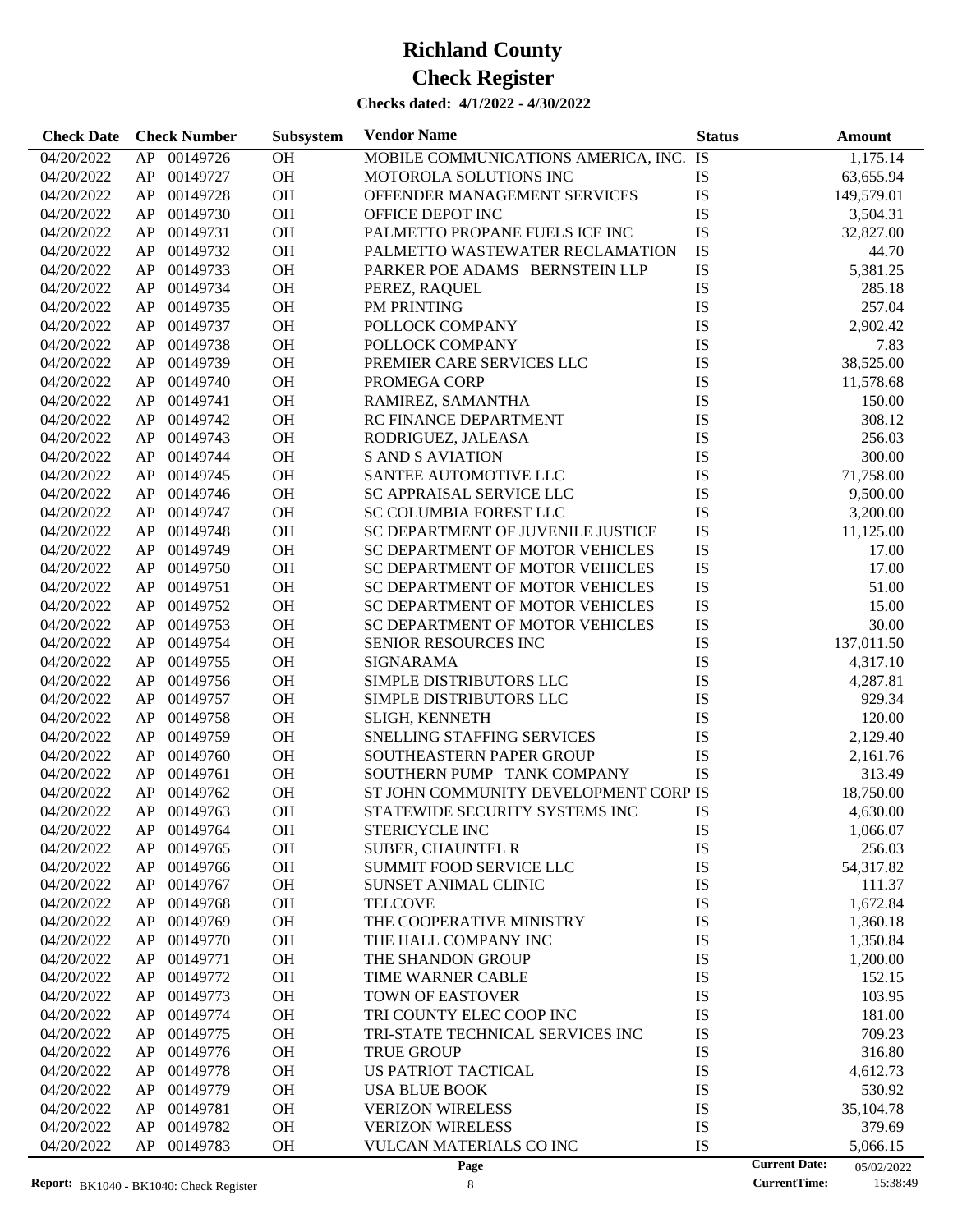| AP 00149784<br>$\overline{OH}$<br>04/20/2022<br><b>VWR SCIENTIFIC PRODUCTS</b><br>IS<br>1,236.27<br>IS<br>AP 00149785<br><b>OH</b><br>04/20/2022<br><b>WASTE INDUSTRIES</b><br>847,718.21<br>IS<br>00149787<br><b>OH</b><br>WASTE MANAGEMENT CO INC/LANDFILL<br>04/20/2022<br>AP<br>239,877.49<br>IS<br>00149788<br><b>OH</b><br>04/20/2022<br>AP<br><b>WESTON AND SAMPSON</b><br>2,340.35<br>IS<br>00149789<br><b>OH</b><br>04/20/2022<br>AP<br><b>WHALEY FOODSERVICE REPAIR</b><br>1,187.14<br>00149790<br><b>OH</b><br>IS<br>04/20/2022<br>AP<br>WINDSTREAM CORPORATION<br>2,446.38<br>IS<br>00149791<br><b>OH</b><br>04/20/2022<br>AP<br>WRIGHT-JOHNSTON INC<br>30.14<br>IS<br>00149792<br><b>OH</b><br>FAIRFIELD ELECTRIC COOPERATIVE INC<br>263.20<br>04/20/2022<br>AP<br>IS<br>00149793<br><b>OH</b><br>04/22/2022<br>AP<br>PEACH STATE EMERGENCY VEHICLES<br>29,500.00 |
|--------------------------------------------------------------------------------------------------------------------------------------------------------------------------------------------------------------------------------------------------------------------------------------------------------------------------------------------------------------------------------------------------------------------------------------------------------------------------------------------------------------------------------------------------------------------------------------------------------------------------------------------------------------------------------------------------------------------------------------------------------------------------------------------------------------------------------------------------------------------------------|
|                                                                                                                                                                                                                                                                                                                                                                                                                                                                                                                                                                                                                                                                                                                                                                                                                                                                                |
|                                                                                                                                                                                                                                                                                                                                                                                                                                                                                                                                                                                                                                                                                                                                                                                                                                                                                |
|                                                                                                                                                                                                                                                                                                                                                                                                                                                                                                                                                                                                                                                                                                                                                                                                                                                                                |
|                                                                                                                                                                                                                                                                                                                                                                                                                                                                                                                                                                                                                                                                                                                                                                                                                                                                                |
|                                                                                                                                                                                                                                                                                                                                                                                                                                                                                                                                                                                                                                                                                                                                                                                                                                                                                |
|                                                                                                                                                                                                                                                                                                                                                                                                                                                                                                                                                                                                                                                                                                                                                                                                                                                                                |
|                                                                                                                                                                                                                                                                                                                                                                                                                                                                                                                                                                                                                                                                                                                                                                                                                                                                                |
|                                                                                                                                                                                                                                                                                                                                                                                                                                                                                                                                                                                                                                                                                                                                                                                                                                                                                |
|                                                                                                                                                                                                                                                                                                                                                                                                                                                                                                                                                                                                                                                                                                                                                                                                                                                                                |
| IS<br>00149794<br><b>OH</b><br>04/22/2022<br>AP<br><b>RC TREASURER</b><br>658.70                                                                                                                                                                                                                                                                                                                                                                                                                                                                                                                                                                                                                                                                                                                                                                                               |
| IS<br>00149795<br><b>OH</b><br>ENVIRONMENTAL EXPRESS INC<br>322.53<br>04/22/2022<br>AP                                                                                                                                                                                                                                                                                                                                                                                                                                                                                                                                                                                                                                                                                                                                                                                         |
| IS<br>00149796<br><b>OH</b><br>04/25/2022<br>AP<br><b>CITY OF COLUMBIA</b><br>7,230.51                                                                                                                                                                                                                                                                                                                                                                                                                                                                                                                                                                                                                                                                                                                                                                                         |
| <b>IS</b><br>00149797<br><b>OH</b><br>04/25/2022<br>AP<br><b>CMM REALTY INC</b><br>2,925.00                                                                                                                                                                                                                                                                                                                                                                                                                                                                                                                                                                                                                                                                                                                                                                                    |
| 00149798<br><b>OH</b><br>CONREX RESIDENTIAL PROPERTY GROUP 2016<br>04/25/2022<br>AP<br>4,992.00                                                                                                                                                                                                                                                                                                                                                                                                                                                                                                                                                                                                                                                                                                                                                                                |
| 00149799<br><b>OH</b><br>04/25/2022<br>AP<br>DAXIS HOLDINGS LLC<br>IS<br>6,200.00                                                                                                                                                                                                                                                                                                                                                                                                                                                                                                                                                                                                                                                                                                                                                                                              |
| 00149800<br><b>OH</b><br>IS<br>04/25/2022<br>AP<br><b>DENISE GLEATON</b><br>5,862.30                                                                                                                                                                                                                                                                                                                                                                                                                                                                                                                                                                                                                                                                                                                                                                                           |
| IS<br>00149801<br><b>OH</b><br>DOMINION ENERGY SOUTH CAROLINA<br>04/25/2022<br>AP<br>7,859.02                                                                                                                                                                                                                                                                                                                                                                                                                                                                                                                                                                                                                                                                                                                                                                                  |
| IS<br>00149802<br><b>OH</b><br>04/25/2022<br>AP<br>FAH TAMARIND LLC<br>6,432.90                                                                                                                                                                                                                                                                                                                                                                                                                                                                                                                                                                                                                                                                                                                                                                                                |
| IS<br>00149803<br><b>OH</b><br>04/25/2022<br>AP<br>FHA GREENBRIER LLC<br>3,009.00                                                                                                                                                                                                                                                                                                                                                                                                                                                                                                                                                                                                                                                                                                                                                                                              |
| 00149804<br><b>OH</b><br>04/25/2022<br>AP<br>GROVE AT ST ANDREWS APARTMENTS BL LIIS<br>23,676.75                                                                                                                                                                                                                                                                                                                                                                                                                                                                                                                                                                                                                                                                                                                                                                               |
| 00149805<br><b>OH</b><br>IS<br>04/25/2022<br>AP<br>HARBISON HOUSING ASSOCIATES LP<br>4,163.00                                                                                                                                                                                                                                                                                                                                                                                                                                                                                                                                                                                                                                                                                                                                                                                  |
| 00149806<br><b>OH</b><br>IS<br>04/25/2022<br>AP<br><b>JULIUS HAMPTON</b><br>18,700.00                                                                                                                                                                                                                                                                                                                                                                                                                                                                                                                                                                                                                                                                                                                                                                                          |
| <b>IS</b><br>00149807<br><b>OH</b><br>04/25/2022<br>AP<br><b>KEISHA SIMON</b><br>2,607.00                                                                                                                                                                                                                                                                                                                                                                                                                                                                                                                                                                                                                                                                                                                                                                                      |
| LIBERTY POINTE-PACES RUN ACQUISITION LISC<br>00149808<br><b>OH</b><br>04/25/2022<br>AP<br>10,395.30                                                                                                                                                                                                                                                                                                                                                                                                                                                                                                                                                                                                                                                                                                                                                                            |
| 00149809<br><b>OH</b><br>04/25/2022<br>AP<br>LMS HARBISON, LLC<br>IS<br>4,800.00                                                                                                                                                                                                                                                                                                                                                                                                                                                                                                                                                                                                                                                                                                                                                                                               |
| IS<br>00149810<br><b>OH</b><br>04/25/2022<br>AP<br>LYLE MAURICE GRAY<br>3,000.00                                                                                                                                                                                                                                                                                                                                                                                                                                                                                                                                                                                                                                                                                                                                                                                               |
| IS<br>00149811<br><b>OH</b><br>04/25/2022<br>AP<br>PEOPLES HOLDINGS LLC<br>8,950.00                                                                                                                                                                                                                                                                                                                                                                                                                                                                                                                                                                                                                                                                                                                                                                                            |
| IS<br>00149812<br><b>OH</b><br>04/25/2022<br>AP<br>RAVENWOOD 2017 LLC<br>7,459.93                                                                                                                                                                                                                                                                                                                                                                                                                                                                                                                                                                                                                                                                                                                                                                                              |
| SCOTT PROPERTIES OF THE MIDLANDS LLC IS<br>00149813<br><b>OH</b><br>04/25/2022<br>AP<br>4,750.00                                                                                                                                                                                                                                                                                                                                                                                                                                                                                                                                                                                                                                                                                                                                                                               |
| 00149814<br><b>OH</b><br>IS<br>04/25/2022<br>AP<br><b>SHARON MADDOX</b><br>2,607.00                                                                                                                                                                                                                                                                                                                                                                                                                                                                                                                                                                                                                                                                                                                                                                                            |
| IS<br>00149815<br><b>OH</b><br>04/25/2022<br>AP<br><b>SKANDON LLC</b><br>6,737.50                                                                                                                                                                                                                                                                                                                                                                                                                                                                                                                                                                                                                                                                                                                                                                                              |
| 00149816<br><b>OH</b><br>IS<br>04/25/2022<br>AP<br><b>SPECTRUM</b><br>74.98                                                                                                                                                                                                                                                                                                                                                                                                                                                                                                                                                                                                                                                                                                                                                                                                    |
| IS<br>00149817<br><b>OH</b><br>SPRING GARDENS SC LLC<br>04/25/2022<br>AP<br>5,020.50                                                                                                                                                                                                                                                                                                                                                                                                                                                                                                                                                                                                                                                                                                                                                                                           |
| IS<br>00149818<br><b>OH</b><br>04/25/2022<br>AP<br>THE SHANDON GROUP<br>5,836.88                                                                                                                                                                                                                                                                                                                                                                                                                                                                                                                                                                                                                                                                                                                                                                                               |
| <b>OH</b><br>IS<br>04/25/2022<br>AP<br>00149819<br><b>TROPICAL SC LLC</b><br>2,050.00                                                                                                                                                                                                                                                                                                                                                                                                                                                                                                                                                                                                                                                                                                                                                                                          |
| OH<br>IS<br>04/25/2022<br>AP 00149820<br>TURNER PROPERTIES INC<br>5,270.00                                                                                                                                                                                                                                                                                                                                                                                                                                                                                                                                                                                                                                                                                                                                                                                                     |
| 04/25/2022<br>AP<br>00149821<br>ОH<br>VANN S. MULLIS<br>IS<br>5,775.00                                                                                                                                                                                                                                                                                                                                                                                                                                                                                                                                                                                                                                                                                                                                                                                                         |
| 00149822<br><b>OH</b><br>IS<br>04/25/2022<br>AP<br>WILL O NEAL<br>9,500.00                                                                                                                                                                                                                                                                                                                                                                                                                                                                                                                                                                                                                                                                                                                                                                                                     |
| IS<br>00149823<br><b>OH</b><br><b>ADAPCO INC</b><br>04/28/2022<br>AP<br>2,026.60                                                                                                                                                                                                                                                                                                                                                                                                                                                                                                                                                                                                                                                                                                                                                                                               |
| IS<br>OH<br>253.85<br>04/28/2022<br>AP<br>00149824<br>ADMINISTRACION PARA EL SUSTENTO DE                                                                                                                                                                                                                                                                                                                                                                                                                                                                                                                                                                                                                                                                                                                                                                                       |
| OH<br>IS<br>04/28/2022<br>AP<br>00149825<br>ADVANCED VIDEO INC<br>1,651.11                                                                                                                                                                                                                                                                                                                                                                                                                                                                                                                                                                                                                                                                                                                                                                                                     |
| IS<br>00149826<br>OH<br>8,815.00<br>04/28/2022<br>AP<br>AHP OF COLUMBIA LLC                                                                                                                                                                                                                                                                                                                                                                                                                                                                                                                                                                                                                                                                                                                                                                                                    |
| IS<br>00149827<br>OH<br>04/28/2022<br>AP<br><b>AIRGAS INC</b><br>5,917.19                                                                                                                                                                                                                                                                                                                                                                                                                                                                                                                                                                                                                                                                                                                                                                                                      |
| IS<br>00149828<br>OH<br><b>AKO SIGNS</b><br>04/28/2022<br>AP<br>3,166.20                                                                                                                                                                                                                                                                                                                                                                                                                                                                                                                                                                                                                                                                                                                                                                                                       |
| IS<br>00149829<br>OH<br>04/28/2022<br>AP<br>ALEXANDER RIVER WALK VISTA LLC<br>6,848.00                                                                                                                                                                                                                                                                                                                                                                                                                                                                                                                                                                                                                                                                                                                                                                                         |
| IS<br>00149830<br>OH<br>241.48<br>04/28/2022<br>AP<br>AMAZON CAPITAL SERVICES INC                                                                                                                                                                                                                                                                                                                                                                                                                                                                                                                                                                                                                                                                                                                                                                                              |
| <b>IS</b><br>00149831<br>OH<br>04/28/2022<br>AP<br>ANGELA GAINES BRIGHT<br>14,540.77                                                                                                                                                                                                                                                                                                                                                                                                                                                                                                                                                                                                                                                                                                                                                                                           |
| 00149832<br>OH<br>ARCPOINT OCCUPATIONAL SOLUTIONS - AOSS<br>04/28/2022<br>AP<br>3,063.90                                                                                                                                                                                                                                                                                                                                                                                                                                                                                                                                                                                                                                                                                                                                                                                       |
| 00149833<br>OH<br>IS<br>04/28/2022<br>AP<br>AT&T<br>35,288.70                                                                                                                                                                                                                                                                                                                                                                                                                                                                                                                                                                                                                                                                                                                                                                                                                  |
| IS<br>00149834<br>OH<br>AT&T<br>04/28/2022<br>AP                                                                                                                                                                                                                                                                                                                                                                                                                                                                                                                                                                                                                                                                                                                                                                                                                               |
| 28,244.16<br>IS<br>00149835<br>OH<br>04/28/2022<br>AP<br><b>B AND H PHOTO</b><br>2,051.83                                                                                                                                                                                                                                                                                                                                                                                                                                                                                                                                                                                                                                                                                                                                                                                      |
| IS<br>00149836<br>OH                                                                                                                                                                                                                                                                                                                                                                                                                                                                                                                                                                                                                                                                                                                                                                                                                                                           |
| 04/28/2022<br>AP<br><b>BALTIMORE PRECISION INSTRUMENTS LLC</b><br>5,640.00<br>AP<br>00149837<br>OH<br>IS                                                                                                                                                                                                                                                                                                                                                                                                                                                                                                                                                                                                                                                                                                                                                                       |
| 04/28/2022<br><b>BARNHILLS SERVICES INC</b><br>80.80<br>AP<br>00149838<br>OH<br><b>BENJAMIN GATES</b><br>IS<br>04/28/2022<br>2,634.00                                                                                                                                                                                                                                                                                                                                                                                                                                                                                                                                                                                                                                                                                                                                          |
| <b>Current Date:</b><br>Page<br>05/02/2022                                                                                                                                                                                                                                                                                                                                                                                                                                                                                                                                                                                                                                                                                                                                                                                                                                     |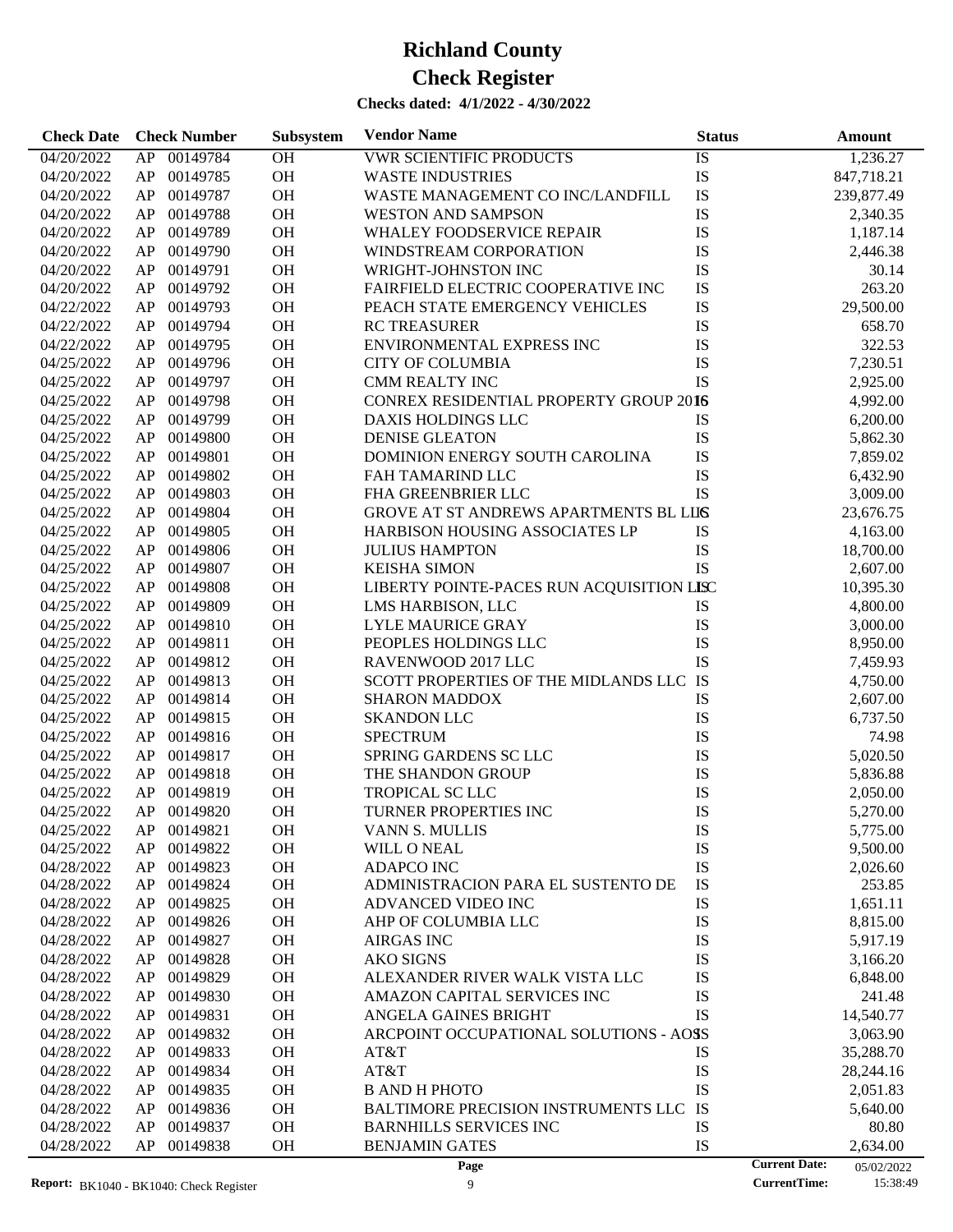| <b>Check Date</b> | <b>Check Number</b> | Subsystem | <b>Vendor Name</b>                     | <b>Status</b> | Amount                             |
|-------------------|---------------------|-----------|----------------------------------------|---------------|------------------------------------|
| 04/28/2022        | AP<br>00149839      | OH        | <b>BLUE GRANITE WATER</b>              | IS            | 1,666.50                           |
| 04/28/2022        | 00149840<br>AP      | OH        | <b>BOULDER CREEK INVESTMENTS</b>       | IS            | 5,683.78                           |
| 04/28/2022        | AP<br>00149841      | OH        | <b>BOUND TREE MEDICAL LLC</b>          | IS            | 3,265.17                           |
| 04/28/2022        | 00149842<br>AP      | OH        | C R JACKSON INC                        | IS            | 2,677.15                           |
| 04/28/2022        | 00149843<br>AP      | OH        | CAPITAL WASTE SERVICES LLC             | IS            | 55.00                              |
| 04/28/2022        | 00149844<br>AP      | OH        | CAROLINA CRISIS SOFTWARE LLC           | IS            | 1,450.00                           |
| 04/28/2022        | 00149845<br>AP      | OH        | CAROLINA KWIK DRY LLC                  | IS            | 4,170.00                           |
| 04/28/2022        | 00149846<br>AP      | OH        | CAROLINA LEGAL ASSOCIATES LLC          | IS            | 903.00                             |
| 04/28/2022        | 00149847<br>AP      | OH        | CAROLINA PREMIER CLEANING              | IS            | 263.00                             |
| 04/28/2022        | 00149848<br>AP      | OH        | <b>CDWG</b>                            | IS            | 5,830.92                           |
| 04/28/2022        | 00149849<br>AP      | OH        | CENTRALSQUARE TECHNOLOGIES LLC         | IS            | 14,364.00                          |
| 04/28/2022        | 00149850<br>AP      | OH        | CHAO & ASSOCIATES, INC.                | IS            | 47,245.87                          |
| 04/28/2022        | 00149852<br>AP      | OH        | CIGNA/LIFE INSURANCE COMPANY OF NA     | IS            | 72,501.16                          |
| 04/28/2022        | AP<br>00149853      | OH        | CIGNA/LIFE INSURANCE COMPANY OF NA     | IS            | 3,579.08                           |
| 04/28/2022        | 00149854<br>AP      | OH        | <b>CITY OF COLUMBIA</b>                | IS            | 29,386.94                          |
| 04/28/2022        | 00149855<br>AP      | OH        | <b>CITY OF COLUMBIA</b>                | IS            | 669.63                             |
| 04/28/2022        | 00149856<br>AP      | OH        | CITY OF COLUMBIA WATER SVC             | IS            | 54,829.43                          |
| 04/28/2022        | 00149857<br>AP      | OH        | <b>CLEMENT AGBATUTU</b>                | IS            | 13,450.00                          |
| 04/28/2022        | 00149858<br>AP      | OH        | COLUMBIA HOUSING AUTHORITY             | IS            | 5,232.00                           |
|                   | 00149859            | OH        |                                        |               |                                    |
| 04/28/2022        | AP<br>00149860      |           | COLUMBIA INTERNATIONAL UNIVERSITY      | IS            | 1,000.00                           |
| 04/28/2022        | AP                  | OH        | CONSTANTINE ENGINEERING, INC.          | IS            | 13,531.50                          |
| 04/28/2022        | 00149861<br>AP      | OH        | CORO MEDICAL LLC                       | IS            | 3,550.00                           |
| 04/28/2022        | 00149862<br>AP      | OH        | CROOKS, BRIAN DANIEL                   | IS            | 215.00                             |
| 04/28/2022        | 00149863<br>AP      | OH        | CROWN HEALTH CARE LAUNDRY LLC          | IS            | 80.68                              |
| 04/28/2022        | 00149864<br>AP      | OH        | CYPRESS RUN REAL ESTATE LLC            | IS            | 6,380.61                           |
| 04/28/2022        | 00149865<br>AP      | OH        | DAIL, BRENDA JO                        | IS            | 39.95                              |
| 04/28/2022        | 00149866<br>AP      | OH        | DAVID G. KRAUSZ                        | IS            | 3,593.93                           |
| 04/28/2022        | 00149867<br>AP      | OH        | DBC BENT TREE LP                       | IS            | 3,455.17                           |
| 04/28/2022        | 00149868<br>AP      | OH        | DEAS, CHERYL R                         | IS            | 180.00                             |
| 04/28/2022        | 00149869<br>AP      | OH        | DEBT MANAGEMENT SERVICES               | IS            | 182.93                             |
| 04/28/2022        | 00149870<br>AP      | OH        | DELL MARKETING LP                      | IS            | 57,336.62                          |
| 04/28/2022        | 00149871<br>AP      | OH        | <b>DESIGN LAB INC</b>                  | IS            | 243.97                             |
| 04/28/2022        | 00149872<br>AP      | OH        | <b>DIRECTV</b>                         | IS            | 107.05                             |
| 04/28/2022        | 00149873<br>AP      | <b>OH</b> | DOMINION ENERGY SC INC                 | IS            | 323.03                             |
| 04/28/2022        | AP<br>00149882      | OH        | DOMINION ENERGY SC INC                 | IS            | 78,665.67                          |
| 04/28/2022        | AP 00149884         | <b>OH</b> | DOMINION ENERGY SOUTH CAROLINA         | IS            | 12,354.95                          |
| 04/28/2022        | 00149885<br>AP      | <b>OH</b> | DRAKE ARCH COLUMBIA 1 LLC              | IS            | 5,651.78                           |
| 04/28/2022        | 00149886<br>AP      | <b>OH</b> | EAST RICHLAND COUNTY PUBLIC SERVICE    | IS            | 132.35                             |
| 04/28/2022        | AP<br>00149887      | <b>OH</b> | <b>FASTENAL COMPANY</b>                | IS            | 745.76                             |
| 04/28/2022        | 00149888<br>AP      | <b>OH</b> | FEDERAL EXPRESS CORP                   | IS            | 435.53                             |
| 04/28/2022        | 00149889<br>AP      | <b>OH</b> | FIRST VEHICLE SERVICES                 | IS            | 54,100.05                          |
| 04/28/2022        | 00149890<br>AP      | <b>OH</b> | <b>FORTILINE WATERWORKS</b>            | IS            | 4,725.54                           |
| 04/28/2022        | AP<br>00149891      | <b>OH</b> | <b>GMK ASSOCIATES INC</b>              | IS            | 600.00                             |
| 04/28/2022        | 00149892<br>AP      | <b>OH</b> | GROVE AT ST ANDREWS APARTMENTS BL LIIS |               | 19,572.39                          |
| 04/28/2022        | 00149893<br>AP      | <b>OH</b> | HAMPSTEAD COLUMBIA GARDENS PARTNERIS   |               | 1,366.00                           |
| 04/28/2022        | 00149894<br>AP      | <b>OH</b> | HATCHELL, KATHLEEN ANN                 | IS            | 50.00                              |
| 04/28/2022        | 00149895<br>AP      | <b>OH</b> | HAYES PIPE SUPPLY INC                  | IS            | 149.04                             |
| 04/28/2022        | 00149896<br>AP      | <b>OH</b> | HENRY SCHEIN INC                       | IS            | 4,545.81                           |
| 04/28/2022        | 00149897<br>AP      | <b>OH</b> | HENRY SCHEIN INC                       | IS            | 8,290.88                           |
| 04/28/2022        | 00149898<br>AP      | <b>OH</b> | HICKORY KNOB STATE RESORT PARK         | IS            | 264.09                             |
| 04/28/2022        | 00149899<br>AP      | <b>OH</b> | HOLMES, ESSENCE DESIREE                | IS            | 355.00                             |
| 04/28/2022        | 00149900<br>AP      | <b>OH</b> | HONEY BAKED HAM COMPANY                | IS            | 1,679.53                           |
| 04/28/2022        | 00149901<br>AP      | <b>OH</b> | HOUSING AUTHORITY CITY OF COLUMBIA     | IS            | 2,784.00                           |
| 04/28/2022        | AP<br>00149902      | <b>OH</b> | HUMANA INSURANCE COMPANY               | IS            | 50,290.90                          |
|                   |                     |           | Page                                   |               | <b>Current Date:</b><br>05/02/2022 |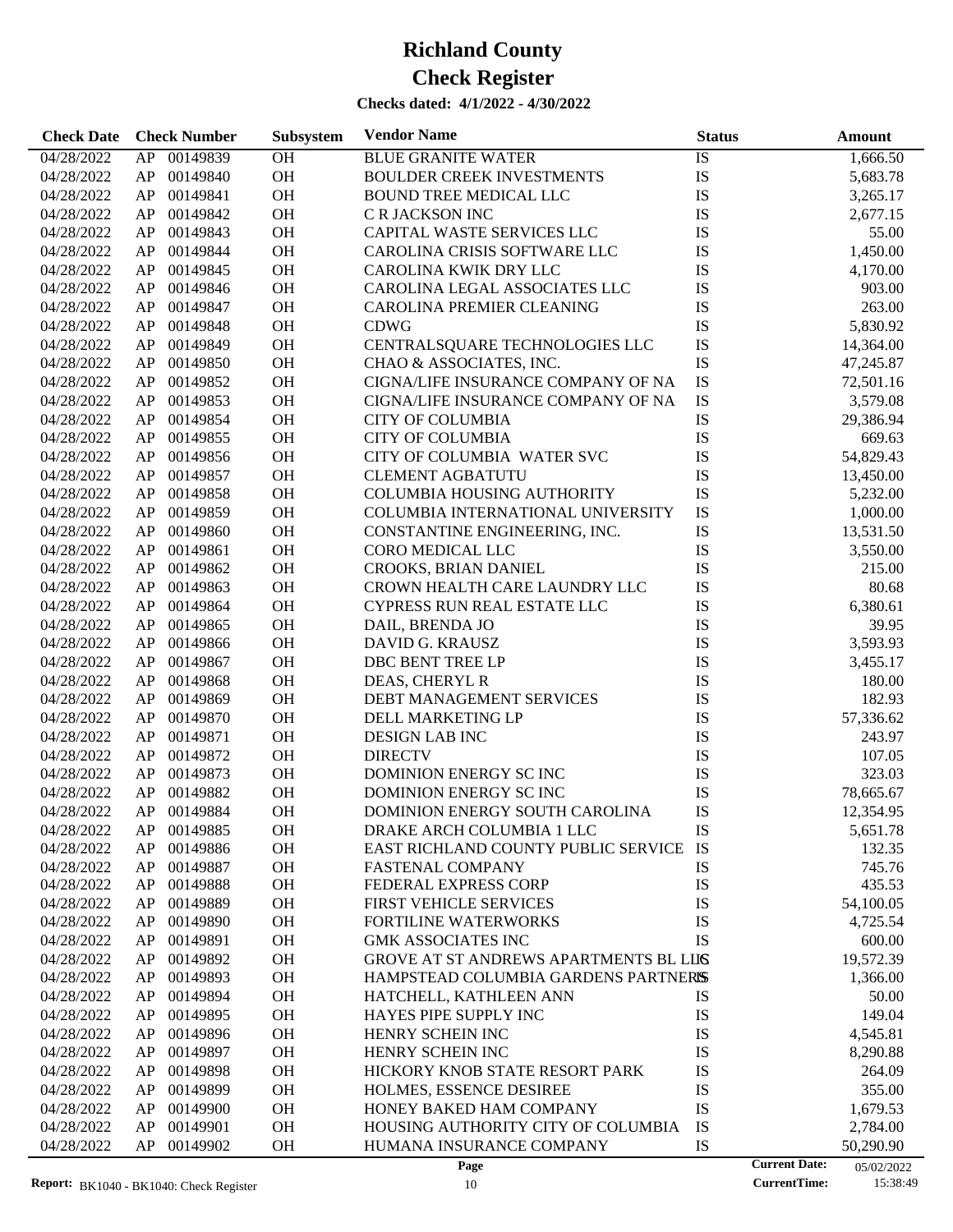| 00149903<br>OH<br>IS<br>04/28/2022<br>AP<br><b>IDEXX LABORATORIES</b><br>291.78<br>OH<br>IS<br>04/28/2022<br>AP<br>00149904<br>5,460.00<br><b>INDIA JONES</b><br>OH<br>IS<br>00149905<br><b>INNOVALTI LLC</b><br>04/28/2022<br>AP<br>4,000.00<br>IS<br>00149906<br>OH<br><b>INTERMARK ASSOCIATES V LLC</b><br>04/28/2022<br>AP<br>3,311.52<br>OH<br>IS<br>00149907<br>04/28/2022<br>AP<br><b>INTERNAL REVENUE SERVICE</b><br>250.00<br>OH<br>IS<br>00149908<br>217.00<br>04/28/2022<br>AP<br><b>INTERNAL REVENUE SERVICE</b><br>OH<br>IS<br>00149909<br>16,975.48<br>04/28/2022<br>AP<br><b>IRON MOUNTAIN INC</b><br>OH<br>IS<br>00149910<br><b>IRS</b><br>04/28/2022<br>AP<br>250.00<br>OH<br>IS<br>00149911<br><b>JAMES RIVER SOLUTIONS</b><br>35,113.17<br>04/28/2022<br>AP<br>OH<br><b>IS</b><br>00149912<br>JEFFREY ALAN GUY<br>04/28/2022<br>AP<br>27,720.00<br>00149913<br>OH<br>JOHNSON CONTROLS FIRE PROTECTION LP FISA<br>04/28/2022<br>AP<br>277.78<br>OH<br>00149914<br>JOHNSON CONTROLS SECURITY SOLUTIONS IS<br>1,855.02<br>04/28/2022<br>AP |
|------------------------------------------------------------------------------------------------------------------------------------------------------------------------------------------------------------------------------------------------------------------------------------------------------------------------------------------------------------------------------------------------------------------------------------------------------------------------------------------------------------------------------------------------------------------------------------------------------------------------------------------------------------------------------------------------------------------------------------------------------------------------------------------------------------------------------------------------------------------------------------------------------------------------------------------------------------------------------------------------------------------------------------------------------------|
|                                                                                                                                                                                                                                                                                                                                                                                                                                                                                                                                                                                                                                                                                                                                                                                                                                                                                                                                                                                                                                                            |
|                                                                                                                                                                                                                                                                                                                                                                                                                                                                                                                                                                                                                                                                                                                                                                                                                                                                                                                                                                                                                                                            |
|                                                                                                                                                                                                                                                                                                                                                                                                                                                                                                                                                                                                                                                                                                                                                                                                                                                                                                                                                                                                                                                            |
|                                                                                                                                                                                                                                                                                                                                                                                                                                                                                                                                                                                                                                                                                                                                                                                                                                                                                                                                                                                                                                                            |
|                                                                                                                                                                                                                                                                                                                                                                                                                                                                                                                                                                                                                                                                                                                                                                                                                                                                                                                                                                                                                                                            |
|                                                                                                                                                                                                                                                                                                                                                                                                                                                                                                                                                                                                                                                                                                                                                                                                                                                                                                                                                                                                                                                            |
|                                                                                                                                                                                                                                                                                                                                                                                                                                                                                                                                                                                                                                                                                                                                                                                                                                                                                                                                                                                                                                                            |
|                                                                                                                                                                                                                                                                                                                                                                                                                                                                                                                                                                                                                                                                                                                                                                                                                                                                                                                                                                                                                                                            |
|                                                                                                                                                                                                                                                                                                                                                                                                                                                                                                                                                                                                                                                                                                                                                                                                                                                                                                                                                                                                                                                            |
|                                                                                                                                                                                                                                                                                                                                                                                                                                                                                                                                                                                                                                                                                                                                                                                                                                                                                                                                                                                                                                                            |
|                                                                                                                                                                                                                                                                                                                                                                                                                                                                                                                                                                                                                                                                                                                                                                                                                                                                                                                                                                                                                                                            |
|                                                                                                                                                                                                                                                                                                                                                                                                                                                                                                                                                                                                                                                                                                                                                                                                                                                                                                                                                                                                                                                            |
| OH<br>00149915<br>JOHNSON CONTROLS SECURITY SOLUTIONS IS<br>04/28/2022<br>AP<br>581.64                                                                                                                                                                                                                                                                                                                                                                                                                                                                                                                                                                                                                                                                                                                                                                                                                                                                                                                                                                     |
| OH<br>00149916<br>4,340.25                                                                                                                                                                                                                                                                                                                                                                                                                                                                                                                                                                                                                                                                                                                                                                                                                                                                                                                                                                                                                                 |
| 04/28/2022<br>AP<br>KILLIAN TERRACE SC LLC<br>IS                                                                                                                                                                                                                                                                                                                                                                                                                                                                                                                                                                                                                                                                                                                                                                                                                                                                                                                                                                                                           |
| IS<br>00149917<br>OH<br>04/28/2022<br>AP<br><b>LANGUAGE LINE</b><br>103.50                                                                                                                                                                                                                                                                                                                                                                                                                                                                                                                                                                                                                                                                                                                                                                                                                                                                                                                                                                                 |
| OH<br>IS<br>00149918<br>LOWER RICHLAND SWEET POTATO PIE<br>17,545.09<br>04/28/2022<br>AP                                                                                                                                                                                                                                                                                                                                                                                                                                                                                                                                                                                                                                                                                                                                                                                                                                                                                                                                                                   |
| IS<br>OH<br>00149919<br>04/28/2022<br>AP<br>LOWES HOME CENTER INC<br>391.20                                                                                                                                                                                                                                                                                                                                                                                                                                                                                                                                                                                                                                                                                                                                                                                                                                                                                                                                                                                |
| IS<br>00149920<br><b>OH</b><br>LS3P<br>147,228.00<br>04/28/2022<br>AP                                                                                                                                                                                                                                                                                                                                                                                                                                                                                                                                                                                                                                                                                                                                                                                                                                                                                                                                                                                      |
| OH<br>IS<br>00149921<br><b>LYLE MAURICE GRAY</b><br>04/28/2022<br>AP<br>6,900.00                                                                                                                                                                                                                                                                                                                                                                                                                                                                                                                                                                                                                                                                                                                                                                                                                                                                                                                                                                           |
| OH<br>IS<br>00149922<br>LYNN PEAVEY CO INC<br>778.11<br>04/28/2022<br>AP                                                                                                                                                                                                                                                                                                                                                                                                                                                                                                                                                                                                                                                                                                                                                                                                                                                                                                                                                                                   |
| OH<br>IS<br>00149923<br>50.00<br>04/28/2022<br>AP<br>LYONS, WEBSTER H                                                                                                                                                                                                                                                                                                                                                                                                                                                                                                                                                                                                                                                                                                                                                                                                                                                                                                                                                                                      |
| IS<br>00149924<br>OH<br>4,925.00<br>04/28/2022<br>AP<br><b>MARGARET ANDERSON</b>                                                                                                                                                                                                                                                                                                                                                                                                                                                                                                                                                                                                                                                                                                                                                                                                                                                                                                                                                                           |
| OH<br>IS<br>00149925<br>04/28/2022<br>AP<br>MARTIN MARIETTA AGGREGATES INC<br>450.88                                                                                                                                                                                                                                                                                                                                                                                                                                                                                                                                                                                                                                                                                                                                                                                                                                                                                                                                                                       |
| OH<br>IS<br>00149926<br>706.92<br>04/28/2022<br>AP<br>MCCULLOCH, AMY WRIGHT                                                                                                                                                                                                                                                                                                                                                                                                                                                                                                                                                                                                                                                                                                                                                                                                                                                                                                                                                                                |
| IS<br>00149927<br>OH<br>2,417.30<br>04/28/2022<br>AP<br>MEDLINE INDUSTRIES INC                                                                                                                                                                                                                                                                                                                                                                                                                                                                                                                                                                                                                                                                                                                                                                                                                                                                                                                                                                             |
| OH<br>IS<br>00149928<br>04/28/2022<br>AP<br><b>METRON FARNIER</b><br>25,767.83                                                                                                                                                                                                                                                                                                                                                                                                                                                                                                                                                                                                                                                                                                                                                                                                                                                                                                                                                                             |
| OH<br>IS<br>00149929<br>METTLER-TOLEDO, LLC<br>04/28/2022<br>AP<br>1,232.16                                                                                                                                                                                                                                                                                                                                                                                                                                                                                                                                                                                                                                                                                                                                                                                                                                                                                                                                                                                |
| OH<br>IS<br>00149930<br>237.59<br>04/28/2022<br>AP<br>MID CAROLINA ELECTRIC                                                                                                                                                                                                                                                                                                                                                                                                                                                                                                                                                                                                                                                                                                                                                                                                                                                                                                                                                                                |
| <b>IS</b><br>00149931<br><b>OH</b><br>MID-AMERICA APARTMENTS LP<br>04/28/2022<br>AP<br>33,082.63                                                                                                                                                                                                                                                                                                                                                                                                                                                                                                                                                                                                                                                                                                                                                                                                                                                                                                                                                           |
| OH<br>MIDLANDS PROPERTY MANAGEMENT OF SC IS<br>00149932<br>04/28/2022<br>AP<br>3,450.00                                                                                                                                                                                                                                                                                                                                                                                                                                                                                                                                                                                                                                                                                                                                                                                                                                                                                                                                                                    |
| OH<br>00149933<br>MIRION TECHNOLOGIES (GDS) INC<br>IS<br>04/28/2022<br>AP<br>2,608.77                                                                                                                                                                                                                                                                                                                                                                                                                                                                                                                                                                                                                                                                                                                                                                                                                                                                                                                                                                      |
| MOBILE COMMUNICATIONS AMERICA, INC. IS<br>00149934<br><b>OH</b><br>04/28/2022<br>AP<br>639.00                                                                                                                                                                                                                                                                                                                                                                                                                                                                                                                                                                                                                                                                                                                                                                                                                                                                                                                                                              |
| 00149935<br>OH<br>IS<br>38,154.07<br>04/28/2022<br>AP<br>MOTOROLA SOLUTIONS INC                                                                                                                                                                                                                                                                                                                                                                                                                                                                                                                                                                                                                                                                                                                                                                                                                                                                                                                                                                            |
| OH<br>IS<br>00149936<br>04/28/2022<br>AP<br>MOTOROLA SOLUTIONS INC<br>38,630.22                                                                                                                                                                                                                                                                                                                                                                                                                                                                                                                                                                                                                                                                                                                                                                                                                                                                                                                                                                            |
| IS<br>00149937<br>OH<br>04/28/2022<br>AP<br>NATIONAL JUDGES ASSOCIATION<br>275.00                                                                                                                                                                                                                                                                                                                                                                                                                                                                                                                                                                                                                                                                                                                                                                                                                                                                                                                                                                          |
| IS<br>00149938<br><b>OH</b><br>04/28/2022<br>AP<br>NC CHILD SUPPORT<br>287.53                                                                                                                                                                                                                                                                                                                                                                                                                                                                                                                                                                                                                                                                                                                                                                                                                                                                                                                                                                              |
| 04/28/2022<br>AP<br>00149939<br>OН<br>NoHo SERVICES INC<br>IS<br>4,594.29                                                                                                                                                                                                                                                                                                                                                                                                                                                                                                                                                                                                                                                                                                                                                                                                                                                                                                                                                                                  |
| IS<br>04/28/2022<br>00149940<br><b>OH</b><br>AP<br>OFFENDER MANAGEMENT SERVICES<br>77,584.69                                                                                                                                                                                                                                                                                                                                                                                                                                                                                                                                                                                                                                                                                                                                                                                                                                                                                                                                                               |
| <b>IS</b><br>00149944<br>OH<br>OFFICE DEPOT INC<br>04/28/2022<br>AP<br>11,632.95                                                                                                                                                                                                                                                                                                                                                                                                                                                                                                                                                                                                                                                                                                                                                                                                                                                                                                                                                                           |
| IS<br><b>OH</b><br>04/28/2022<br>AP<br>00149945<br>OHIO CHILD SUPPORT PAYMENT CENTRAL<br>67.57                                                                                                                                                                                                                                                                                                                                                                                                                                                                                                                                                                                                                                                                                                                                                                                                                                                                                                                                                             |
| IS<br><b>OH</b><br>216.09<br>04/28/2022<br>AP<br>00149946<br>OPENDOOR LABS INC.                                                                                                                                                                                                                                                                                                                                                                                                                                                                                                                                                                                                                                                                                                                                                                                                                                                                                                                                                                            |
| IS<br>00149947<br><b>OH</b><br>P AND S CONSTRUCTION COMPANY INC<br>04/28/2022<br>AP<br>7,049.84                                                                                                                                                                                                                                                                                                                                                                                                                                                                                                                                                                                                                                                                                                                                                                                                                                                                                                                                                            |
| IS<br>00149948<br><b>OH</b><br>04/28/2022<br>AP<br>PALMETTO PROPANE FUELS ICE INC<br>1,436.57                                                                                                                                                                                                                                                                                                                                                                                                                                                                                                                                                                                                                                                                                                                                                                                                                                                                                                                                                              |
| IS<br>00149949<br><b>OH</b><br>PALMETTO UTILITIES<br>04/28/2022<br>AP<br>274.67                                                                                                                                                                                                                                                                                                                                                                                                                                                                                                                                                                                                                                                                                                                                                                                                                                                                                                                                                                            |
| IS<br>00149950<br><b>OH</b><br>PARRISH AND PARTNERS LLC<br>04/28/2022<br>AP<br>49,514.30                                                                                                                                                                                                                                                                                                                                                                                                                                                                                                                                                                                                                                                                                                                                                                                                                                                                                                                                                                   |
| IS<br>00149951<br><b>OH</b><br>04/28/2022<br>AP<br>PEOPLE SOLUTIONS LLC<br>2,621.10                                                                                                                                                                                                                                                                                                                                                                                                                                                                                                                                                                                                                                                                                                                                                                                                                                                                                                                                                                        |
| IS<br>00149952<br><b>OH</b><br>04/28/2022<br>AP<br>PEOPLES HOLDINGS LLC<br>13,005.00                                                                                                                                                                                                                                                                                                                                                                                                                                                                                                                                                                                                                                                                                                                                                                                                                                                                                                                                                                       |
| IS<br>00149953<br><b>OH</b><br>04/28/2022<br>AP<br>POLLOCK COMPANY<br>2,307.46                                                                                                                                                                                                                                                                                                                                                                                                                                                                                                                                                                                                                                                                                                                                                                                                                                                                                                                                                                             |
| IS<br>00149954<br><b>OH</b><br>POLLOCK COMPANY<br>17.00<br>04/28/2022<br>AP                                                                                                                                                                                                                                                                                                                                                                                                                                                                                                                                                                                                                                                                                                                                                                                                                                                                                                                                                                                |
| IS<br>00149955<br><b>OH</b><br>04/28/2022<br>AP<br>POST TRAUMA RESOURCES<br>3,900.00                                                                                                                                                                                                                                                                                                                                                                                                                                                                                                                                                                                                                                                                                                                                                                                                                                                                                                                                                                       |
| IS<br>00149956<br><b>OH</b><br>POWERHOUSE RECYCLING INC<br>04/28/2022<br>AP<br>4,260.76                                                                                                                                                                                                                                                                                                                                                                                                                                                                                                                                                                                                                                                                                                                                                                                                                                                                                                                                                                    |
| IS<br>00149957<br>OH<br>04/28/2022<br>AP<br>PRICE, GEONARD<br>215.00                                                                                                                                                                                                                                                                                                                                                                                                                                                                                                                                                                                                                                                                                                                                                                                                                                                                                                                                                                                       |
| IS<br>00149958<br>OH<br>04/28/2022<br>AP<br>704.54                                                                                                                                                                                                                                                                                                                                                                                                                                                                                                                                                                                                                                                                                                                                                                                                                                                                                                                                                                                                         |
| <b>QUADMED INC</b><br>IS<br>AP<br>00149959<br><b>OH</b><br>RAMESH KANDAPPA CHETTIAR<br>04/28/2022<br>5,305.04                                                                                                                                                                                                                                                                                                                                                                                                                                                                                                                                                                                                                                                                                                                                                                                                                                                                                                                                              |
| <b>Current Date:</b><br>Page<br>05/02/2022                                                                                                                                                                                                                                                                                                                                                                                                                                                                                                                                                                                                                                                                                                                                                                                                                                                                                                                                                                                                                 |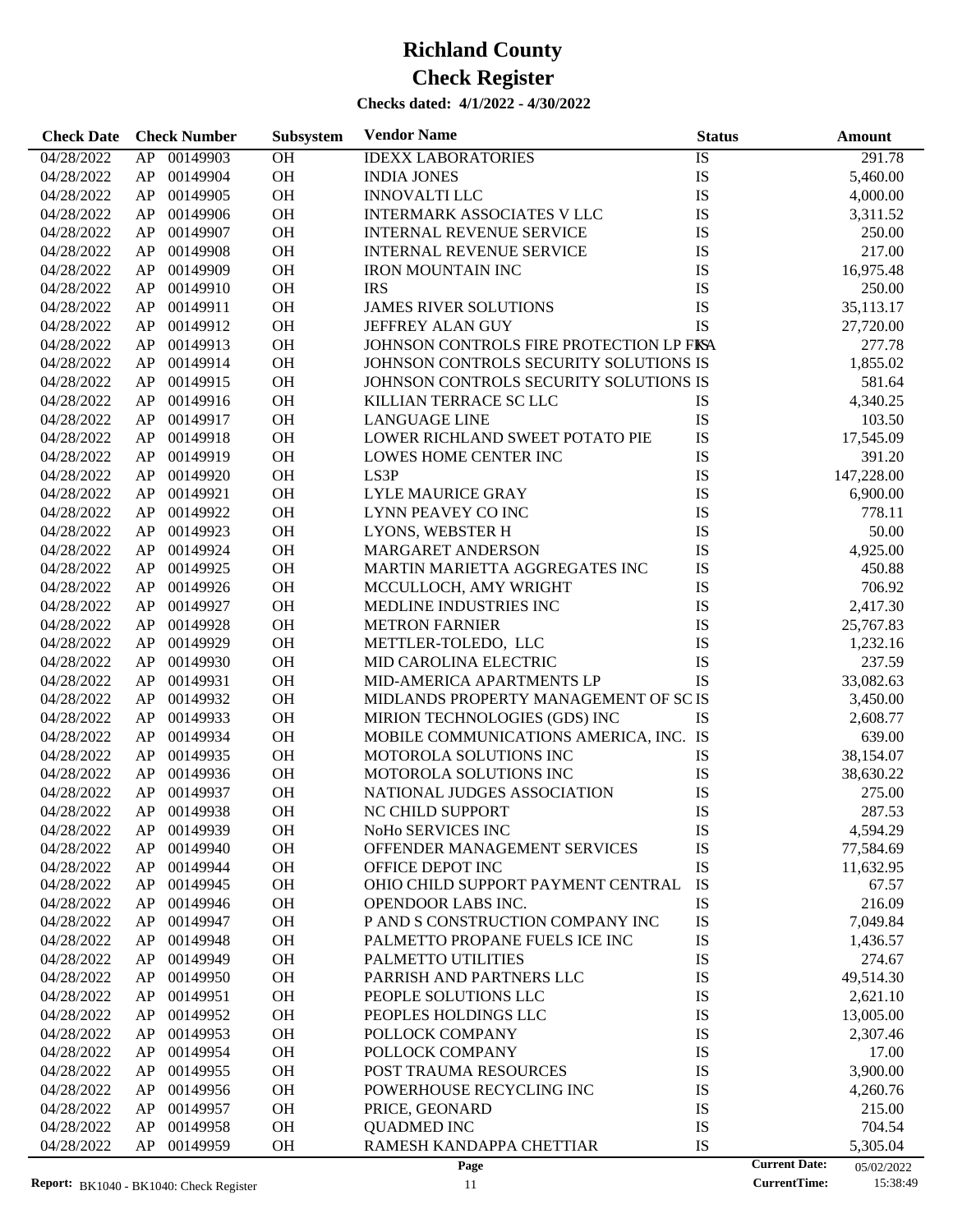| <b>Check Date</b> | <b>Check Number</b> | Subsystem | <b>Vendor Name</b>                 | <b>Status</b> | Amount                             |
|-------------------|---------------------|-----------|------------------------------------|---------------|------------------------------------|
| 04/28/2022        | 00149960<br>AP      | OH        | RAPHAEL SLATER                     | IS            | 6,650.00                           |
| 04/28/2022        | 00149961<br>AP      | OH        | RC FINANCE DEPARTMENT              | IS            | 144.06                             |
| 04/28/2022        | 00149962<br>AP      | OH        | <b>RC SHERIFF DEPT</b>             | IS            | 150.00                             |
| 04/28/2022        | 00149963<br>AP      | OH        | RICHLAND COUNTY CLERK OF COURT     | IS            | 30,800.00                          |
| 04/28/2022        | 00149964<br>AP      | OH        | RICOH USA INC                      | IS            | 549.70                             |
| 04/28/2022        | 00149965<br>AP      | OH        | RIDGELL, ROBERT HOPKINS            | IS            | 50.00                              |
| 04/28/2022        | 00149966<br>AP      | OH        | RIDLEHOOVER, CHRISTOPHER MARC      | IS            | 180.00                             |
| 04/28/2022        | 00149967<br>AP      | OH        | <b>SC ASSN OF PROBATE JUDGES</b>   | IS            | 40.00                              |
| 04/28/2022        | 00149968<br>AP      | OH        | SC DEPARTMENT OF EMPLOYMENT &      | IS            | 233.05                             |
| 04/28/2022        | 00149969<br>AP      | OH        | SC DEPARTMENT OF REVENUE           | IS            | 1,398.13                           |
| 04/28/2022        | 00149970<br>AP      | OH        | SC DEPT OF COMMERCE DIV. OF PUBLIC | IS            | 593,693.52                         |
| 04/28/2022        | 00149971<br>AP      | OH        | SC DEPT OF CORRECTIONS             | IS            | 4,290.00                           |
| 04/28/2022        | 00149972<br>AP      | OH        | SC JUNETEENTH FREEDOM FESTIVAL     | IS            | 28,125.00                          |
| 04/28/2022        | 00149973<br>AP      | OH        | SC RETIREMENT SYSTEM               | IS            | 867.16                             |
| 04/28/2022        | 00149974<br>AP      | OH        | SC SPARTAN CAPITAL LLC             | IS            | 8,314.00                           |
| 04/28/2022        | 00149975<br>AP      | OH        | SC STATE DISBURSEMENT UNIT         | IS            | 188.03                             |
| 04/28/2022        | 00149976<br>AP      | OH        | SC STATE DISBURSEMENT UNIT         | IS            | 7,207.74                           |
| 04/28/2022        | 00149977<br>AP      | OH        | <b>SCCWCT</b>                      | IS            | 102,202.70                         |
| 04/28/2022        | AP<br>00149978      | OH        | SCOTT, MICHAEL                     | IS            | 524.09                             |
| 04/28/2022        | 00149979<br>AP      | OH        | <b>SCSCJA</b>                      | IS            | 260.00                             |
|                   | 00149980            |           |                                    |               |                                    |
| 04/28/2022        | AP                  | OH        | SECRETARY OF STATE                 | IS            | 25.00                              |
| 04/28/2022        | 00149981<br>AP      | OH        | SECRETARY OF STATE                 | IS            | 25.00                              |
| 04/28/2022        | 00149982<br>AP      | OH        | SNELLING STAFFING SERVICES         | IS            | 5,283.60                           |
| 04/28/2022        | 00149983<br>AP      | OH        | SOUTHEASTERN PAPER GROUP           | IS            | 1,636.04                           |
| 04/28/2022        | 00149984<br>AP      | OH        | <b>SPECTRUM</b>                    | IS            | 129.98                             |
| 04/28/2022        | 00149985<br>AP      | OH        | SPRING VALLEY ROTARY CLUB          | IS            | 486.00                             |
| 04/28/2022        | 00149986<br>AP      | OH        | <b>STACEY BORN</b>                 | IS            | 3,300.00                           |
| 04/28/2022        | 00149987<br>AP      | OH        | <b>STEIN INC</b>                   | IS            | 1,815.13                           |
| 04/28/2022        | 00149988<br>AP      | OH        | TAPP, SHIRLEY S                    | IS            | 180.18                             |
| 04/28/2022        | 00149989<br>AP      | OH        | TCO CONSTRUCTION INC               | IS            | 118,360.80                         |
| 04/28/2022        | 00149990<br>AP      | OH        | <b>TELCOVE</b>                     | IS            | 4,088.51                           |
| 04/28/2022        | 00149991<br>AP      | OH        | TENNESSEE CHILD SUPPORT            | IS            | 90.92                              |
| 04/28/2022        | 00149992<br>AP      | OH        | THE SHANDON GROUP                  | IS            | 1,200.00                           |
| 04/28/2022        | 00149993<br>AP      | OH        | THE SOURCING GROUP LLC             | IS            | 1,885.99                           |
| 04/28/2022        | 00149994<br>AP      | OH        | THE SOURCING GROUP LLC             | IS            | 2,974.54                           |
| 04/28/2022        | AP<br>00149995      | <b>OH</b> | THERESA GROOMS NIXON               | IS            | 5,785.00                           |
| 04/28/2022        | 00149996<br>AP      | OH        | THOMAS, LORI JAMES                 | IS            | 670.00                             |
| 04/28/2022        | 00149997<br>AP      | OH        | THOMSON REUTERS WEST               | IS            | 5,869.28                           |
| 04/28/2022        | AP<br>00149998      | <b>OH</b> | THYSSENKRUPP ELEVATOR CORP         | IS            | 459.77                             |
| 04/28/2022        | 00149999<br>AP      | OH        | TIME WARNER CABLE                  | IS            | 342.63                             |
| 04/28/2022        | 00150000<br>AP      | OH        | TOWER, CAROLINE JEAN               | IS            | 69.47                              |
| 04/28/2022        | 00150001<br>AP      | OH        | <b>TOWN OF EASTOVER</b>            | IS            | 207.90                             |
| 04/28/2022        | 00150002<br>AP      | OH        | TREASURER OF VIRGINIA              | IS            | 139.82                             |
| 04/28/2022        | 00150003<br>AP      | OH        | TRI COUNTY ELEC COOP INC           | IS            | 2,700.00                           |
| 04/28/2022        | 00150004<br>AP      | OH        | <b>TRUE GROUP</b>                  | IS            | 316.80                             |
| 04/28/2022        | 00150005<br>AP      | OH        | <b>TRUE GROUP</b>                  | IS            | 316.80                             |
| 04/28/2022        | 00150006<br>AP      | OH        | TRUVISTA COMMUNICATIONS INC        | IS            | 267.62                             |
| 04/28/2022        | 00150007<br>AP      | OH        | <b>ULINE INC</b>                   | IS            | 858.85                             |
| 04/28/2022        | 00150011<br>AP      | OH        | US PATRIOT TACTICAL                | IS            | 13,808.24                          |
| 04/28/2022        | 00150012<br>AP      | OH        | USC DEVELOPMENT FOUNDATION         | IS            | 575.00                             |
| 04/28/2022        | 00150013<br>AP      | OH        | <b>VANN S. MULLIS</b>              | IS            | 8,780.00                           |
| 04/28/2022        | 00150014<br>AP      | <b>OH</b> | <b>VERIZON WIRELESS</b>            | IS            | 7,136.91                           |
| 04/28/2022        | 00150015<br>AP      | OH        | VULCAN MATERIALS CO INC            | IS            | 2,054.90                           |
| 04/28/2022        | AP<br>00150016      | OH        | WAGE GARNISHMENT PROCESSING UNIT   | IS            | 63.02                              |
|                   |                     |           | Page                               |               | <b>Current Date:</b><br>05/02/2022 |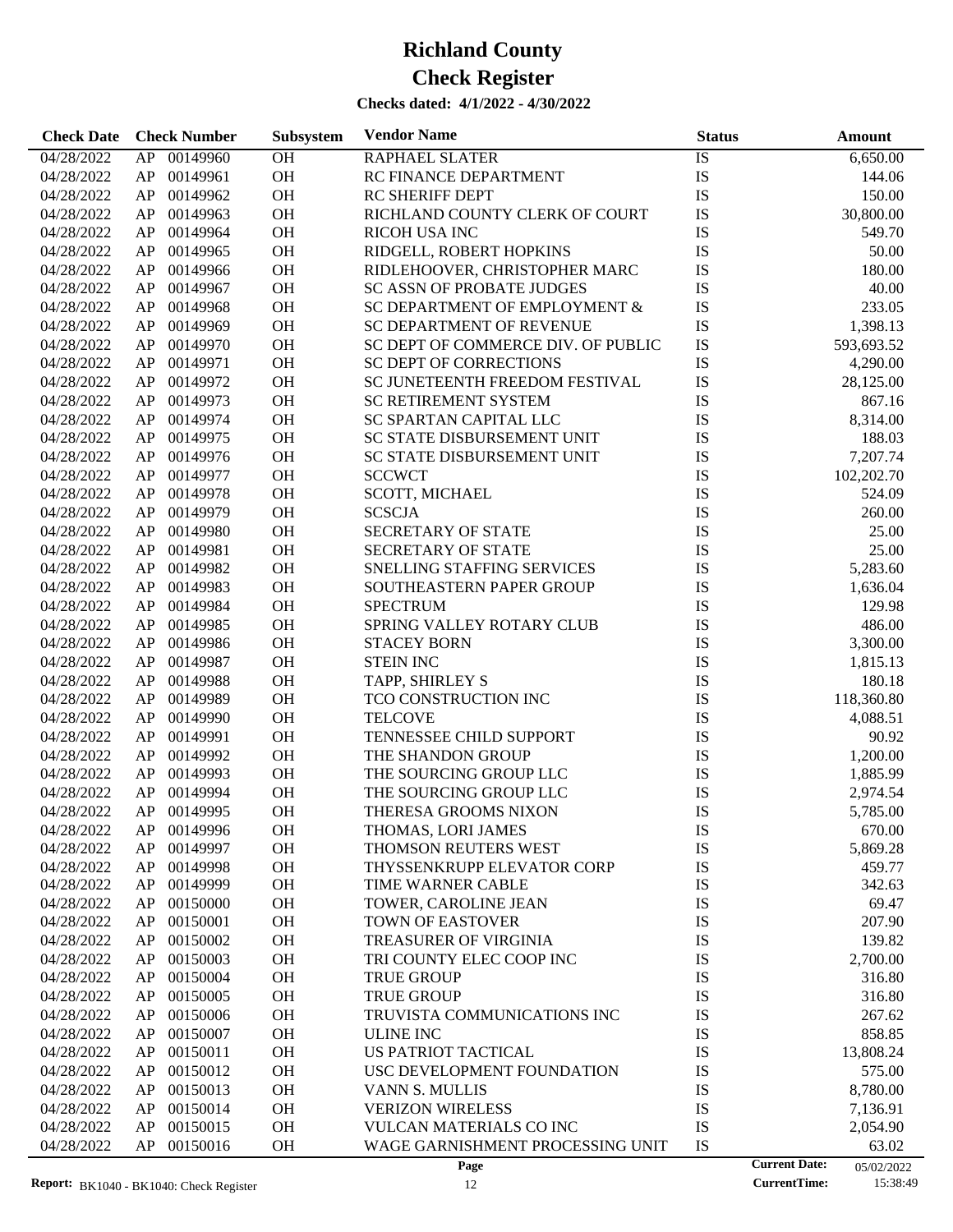| <b>Check Date</b>       |      | <b>Check Number</b> | Subsystem | <b>Vendor Name</b>                      | <b>Status</b>    | <b>Amount</b> |
|-------------------------|------|---------------------|-----------|-----------------------------------------|------------------|---------------|
| 04/28/2022              |      | AP 00150017         | <b>OH</b> | WASTE MANAGEMENT CO INC/LANDFILL        | IS               | 8,787.99      |
| 04/28/2022              | AP   | 00150018            | OH        | WATERFORD APARTMENT COMPLEX             | IS               | 3,576.18      |
| 04/28/2022              | AP   | 00150019            | OH        | <b>WESTON AND SAMPSON</b>               | IS               | 10,384.50     |
| 04/28/2022              | AP   | 00150020            | OH        | WILLIAMS JR, MICHAEL                    | IS               | 245.00        |
| 04/28/2022              | AP   | 00150021            | OH        | WINDSTREAM CORPORATION                  | IS               | 2,457.97      |
| 04/28/2022              | AP   | 00150022            | OH        | WINDSTREAM CORPORATION                  | IS               | 2,464.07      |
| 04/28/2022              | AP   | 00150023            | OH        | WRIGHT-JOHNSTON INC                     | IS               | 672.49        |
|                         |      |                     |           |                                         | <b>AP Total:</b> | 13,889,330.52 |
|                         |      |                     |           |                                         |                  |               |
| <b>Accounts Payable</b> |      |                     |           |                                         |                  |               |
| 04/07/2022              | FE   | 00002653            | OH        | <b>GANN OFFICE SUPPLIERS</b>            | IS               | 1,206.04      |
| 04/07/2022              | $FE$ | 00002654            | OH        | <b>INTAB LLC</b>                        | IS               | 1,218.82      |
| 04/07/2022              | FE   | 00002655            | OH        | SC MIDLANDS EMS MGMT ASSOC              | IS               | 31,200.00     |
| 04/07/2022              | FE   | 00002657            | OH        | SOUTHEASTERN CONCRETE PRODUCTS INC IS   |                  | 618.09        |
| 04/07/2022              | FE   | 00002658            | OH        | UNIFIRST CORPORATION                    | IS               | 832.43        |
| 04/07/2022              | $FE$ | 00002659            | OH        | VALLEY BEVERAGE SOLUTIONS LLC -AKA      | IS               | 406.70        |
| 04/07/2022              | $FE$ | 00002660            | OH        | <b>BOOZER SHOPPING CENTER INC</b>       | IS               | 1,200.00      |
| 04/07/2022              | $FE$ | 00002661            | OH        | CAROLINA ELEVATOR SERVICE INC           | IS               | 3,602.00      |
| 04/07/2022              | $FE$ | 00002662            | OH        | <b>CROWDER CONSTRUCTION</b>             | IS               | 460,145.19    |
| 04/07/2022              | $FE$ | 00002663            | OH        | HAMVIS PROPERTIES INC                   | IS               | 4,949.93      |
| 04/07/2022              | $FE$ | 00002664            | OH        | <b>HUSSEY GAY BELL</b>                  | IS               | 300.00        |
| 04/07/2022              | $FE$ | 00002665            | OH        | LASER PRINT PLUS INC                    | IS               | 120,000.00    |
| 04/07/2022              | $FE$ | 00002666            | OH        | MEAD AND HUNT INC                       | IS               | 6,660.92      |
| 04/07/2022              | $FE$ | 00002667            | OH        | PALMETTO CORP OF CONWAY                 | IS               | 912,422.30    |
| 04/07/2022              | $FE$ | 00002668            | OH        | PALMETTO UTILITY PROTECTION SERVICE INS |                  | 513.13        |
| 04/07/2022              | $FE$ | 00002669            | OH        | ROPER PERSONNEL SVC INC                 | IS               | 729.76        |
| 04/07/2022              | $FE$ | 00002670            | OH        | <b>TRANSCRIBE THIS</b>                  | IS               | 226.24        |
| 04/07/2022              | $FE$ | 00002671            | OH        | WAPER SUPPLY AND SVC CO INC             | IS               | 505.58        |
| 04/14/2022              | $FE$ | 00002672            | OH        | ADS SECURITY L.P.                       | <b>IS</b>        | 212.70        |
| 04/14/2022              | $FE$ | 00002673            | OH        | COASTAL SANITARY SUPPLY COMPANY INC IS  |                  | 6,326.89      |
| 04/14/2022              | $FE$ | 00002674            | OH        | <b>COLONIAL PRINTING INC</b>            | IS               | 368.73        |
| 04/14/2022              | $FE$ | 00002675            | OH        | ELECTRIC CONTROL AND SUPPLY INC         | IS               | 633.52        |
| 04/14/2022              | $FE$ | 00002676            | OH        | <b>GANN OFFICE SUPPLIERS</b>            | IS               | 927.72        |
| 04/14/2022              | $FE$ | 00002677            | OH        | LE BLEU BOTTLED WATER                   | IS               | 180.40        |
| 04/14/2022              | $FE$ | 00002678            | OH        | PIEDMONT DOOR SOLUTIONS                 | IS               | 1,073.85      |
| 04/14/2022              | FE   | 00002679            | OH        | UNIFIRST CORPORATION                    | IS               | 2,209.99      |
| 04/14/2022              | FE   | 00002680            | OH        | VALLEY BEVERAGE SOLUTIONS LLC -AKA      | IS               | 355.86        |
| 04/14/2022              | FE   | 00002681            | <b>OH</b> | BUONASERA MEDIA SERVICES LLC            | IS               | 5,979.62      |
| 04/14/2022              | FE   | 00002682            | OH        | <b>GRAINGER CO INC</b>                  | IS               | 460.43        |
| 04/14/2022              | FE   | 00002683            | <b>OH</b> | JOHNSONS GARBAGE SERVICE INC            | IS               | 219,631.74    |
| 04/14/2022              | FE   | 00002684            | <b>OH</b> | KENNETH B. SIMMONS ASSOCIATES, LLC      | IS               | 409.36        |
| 04/14/2022              | FE   | 00002685            | <b>OH</b> | MEAD AND HUNT INC                       | IS               | 14,000.00     |
| 04/14/2022              | FE   | 00002686            | <b>OH</b> | OLH INC.                                | IS               | 146.28        |
| 04/14/2022              | FE   | 00002687            | <b>OH</b> | SC GOSPEL QUARTET                       | IS               | 3,417.00      |
| 04/14/2022              | FE   | 00002688            | <b>OH</b> | WK DICKSON AND COMPANY INC              | IS               | 15,745.68     |
| 04/14/2022              | FE   | 00002689            | <b>OH</b> | WM ENTERPRISE LLC                       | IS               | 2,135.70      |
| 04/21/2022              | FE   | 00002690            | <b>OH</b> | A MOBILE STORAGE CO INC                 | IS               | 108.00        |
| 04/21/2022              | FE   | 00002691            | <b>OH</b> | ADS SECURITY L.P.                       | IS               | 454.14        |
| 04/21/2022              | FE   | 00002692            | <b>OH</b> | <b>AXON ENTERPRISE INC</b>              | IS               | 6,986.95      |
| 04/21/2022              | FE   | 00002693            | <b>OH</b> | <b>CATOES INC</b>                       | IS               | 1,406.58      |
| 04/21/2022              | FE   | 00002694            | <b>OH</b> | COASTAL SANITARY SUPPLY COMPANY INC IS  |                  | 227.29        |
| 04/21/2022              | FE   | 00002695            | <b>OH</b> | <b>COLUMBIA OFFICE FURNITURE</b>        | IS               | 5,117.04      |
| 04/21/2022              | FE   | 00002696            | OH        | CONCENTRA MEDICAL CENTERS               | IS               | 2,498.00      |